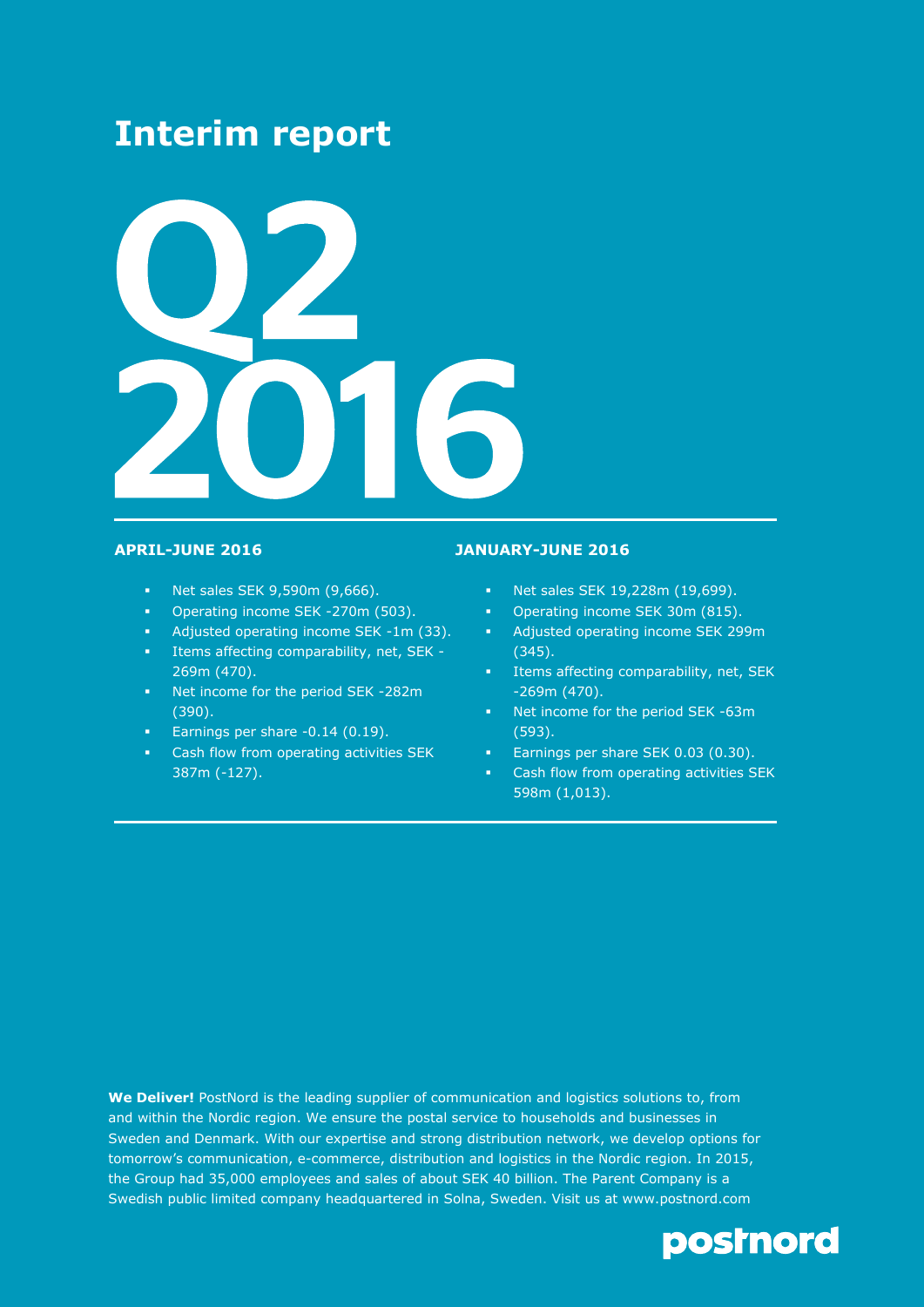## **FINANCIAL OVERVIEW AND KEY RATIOS<sup>1</sup>**

|                                      | Apr-jun | Apr-jun |        | Exkl. <sup>2</sup> | Jan-jun | Jan-jun |        | Exkl. <sup>2</sup> | Jan-dec |
|--------------------------------------|---------|---------|--------|--------------------|---------|---------|--------|--------------------|---------|
| SEKm, unless otherwise specified     | 2016    | 2015    | Δ      | △                  | 2016    | 2015    | Δ      | Δ                  | 2015    |
| <b>INCOME ITEMS</b>                  |         |         |        |                    |         |         |        |                    |         |
| Net sales                            | 9,590   | 9,666   | $-1%$  | $-1\%$             | 19,228  | 19,699  | $-2%$  | $-2%$              | 39,351  |
| Operating income (EBITDAI)           | 213     | 934     | $-77%$ |                    | 917     | 1,697   | $-46%$ |                    | 2,436   |
| Operating margin (EBITDAI)           | 2.2%    | 9.7%    |        |                    | 4.8%    | 8.6%    |        |                    | 6.2%    |
| Operating income (EBIT)              | $-270$  | 503     |        |                    | 30      | 815     |        |                    | 564     |
| Operating margin (EBIT)              | $-2.8%$ | 5.2%    |        |                    | 0.2%    | 4.1%    |        |                    | 1.4%    |
| Adjusted operating income (EBIT)     | $-1$    | 33      |        |                    | 299     | 345     | $-13%$ |                    | 927     |
| Adjusted operating margin (EBIT)     | 0.0%    | 0.3%    |        |                    | 1.6%    | 1.8%    |        |                    | 2.4%    |
| Income before tax                    | $-282$  | 455     |        |                    | 6       | 745     |        |                    | 451     |
| Net income                           | $-282$  | 390     |        |                    | $-63$   | 593     |        |                    | 278     |
| <b>CASH FLOWS</b>                    |         |         |        |                    |         |         |        |                    |         |
| Cash flows from operating activities | 387     | $-127$  |        |                    | 598     | 1,013   |        |                    | 1,670   |
| <b>FINANCIAL POSITION</b>            |         |         |        |                    |         |         |        |                    |         |
| Financial preparedness               | 3,955   | 3,445   | 15%    |                    | 3,955   | 3,445   | 15%    |                    | 3,894   |
| Net debt                             | 1,020   | 743     | 37%    |                    | 1,020   | 743     | 37%    |                    | $-171$  |
| <b>KEY RATIOS</b>                    |         |         |        |                    |         |         |        |                    |         |
| Earnings per share, SEK              | $-0.14$ | 0.19    |        |                    | 0.03    | 0.30    |        |                    | 0.14    |
| Net debt/EBITDAI, times              | 0.6     | 0.2     |        |                    | 0.6     | 0.2     |        |                    | $-0.1$  |
| Net debt ratio                       | 13%     | 8%      |        |                    | 13%     | 8%      |        |                    | $-2%$   |
| Return on capital employed (ROCE) 3) | $-2.3%$ | 9.5%    |        |                    | $-2.3%$ | 9.5%    |        |                    | 5.4%    |
| Average number of employees          | 33,365  | 35,398  |        |                    | 33,405  | 35,184  |        |                    | 35,256  |

<sup>1)</sup> See page 20 for definitions

<sup>2)</sup> Change excluding acquisitions/divestments and currency

3) Recalcuated according to EM SA guidelines.

Unless otherwise stated, the report comments on developments in April-June 2016 compared to the same period in 2015.

### **CEO COMMENTS**

### **FOCUS MAINTAINED ON HARMONIZED OFFERING IN THE NORDICS AND READJUSTMENT OF MAIL OPERATIONS**

The fast-growing e-commerce sector remains an important driving force. New postal legislation in Denmark is laying the foundations for more efficient production. With the continued decline in volumes in the mail business, the realization of our strategy is of the highest priority.

Net sales excluding acquisitions and currency effects totaled SEK 9,590m, a decline of 1% compared with the corresponding quarter last year, mainly as a result of falling mail volumes. The Group's adjusted operating income amounted to SEK -1m (33) for the quarter and SEK 299m (345) for the first half-year. Of the items affecting comparability, totaling SEK -269m (470), items attributable to the ongoing divestment of Strålfors' operations outside the Nordic region accounts for SEK -223m. Last year, a capital gain of SEK 500m from the sale of a property in Copenhagen was recognized. The Group's reported operating income totaled SEK -270m (503) in the second quarter and SEK 30m (815) in the first half-year. Our dynamic and essential program of adjustment being conducted in all our countries has delivered a reduction in operating costs, but in Denmark above all further efforts will be needed to establish acceptable profitability. Unfortunately, during this process of adjustment a number of quality failures arose on the mail side. Strong measures and continuous focus have restored quality to a high level in Sweden, but further improvements are necessary in Denmark.

Total mail volumes for the Group decreased by 8% in the quarter and over the first half-year, of which 17% in Denmark and 6% in Sweden. In the light of these continuing volume reductions, it is a positive that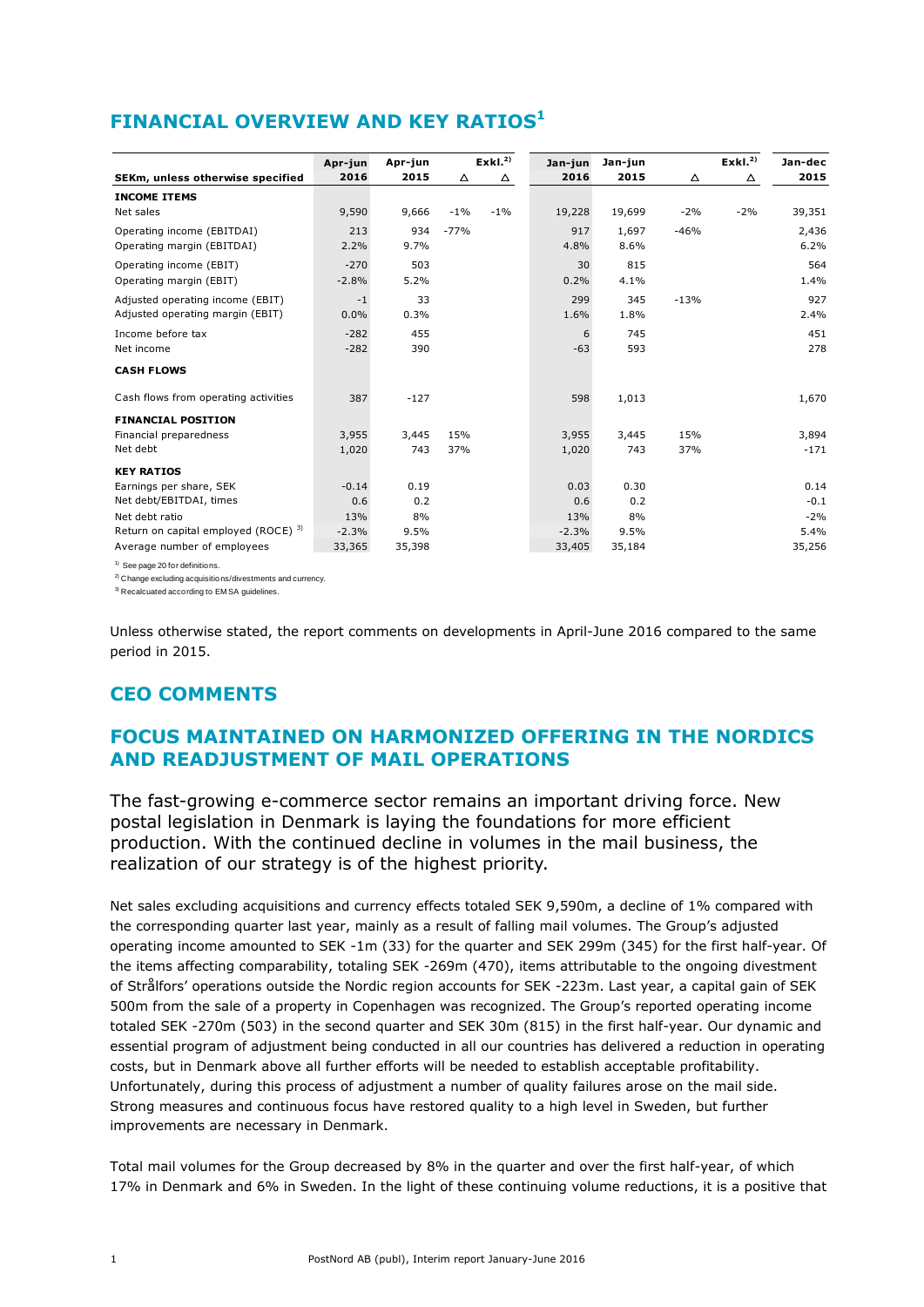postal legislation issues have come into closer focus, and that in both Sweden and Denmark there is a clearer understanding of the revolutionary shift that is taking place, and how this is affecting us.

In early May, a broad agreement was reached in Denmark's Folketing (Parliament), to the effect that the regulatory framework for the Danish business has now been realigned to the prevailing level of demand. This will enable us to increase the pace of adjustment in the business and to offer services that correspond better to our customers' needs. In Sweden, the government's special inquiry presented a recommendation that the requirement for overnight delivery be changed to two-day delivery. This is a positive development. As regards the price ceiling, certain changes in the right direction are proposed. Since the 1990s, postal rates have risen marginally, while labor costs have increased by around 60% and mail volumes have halved. This demonstrates the unsustainability of fulfilling the universal service obligation on reasonable financial terms while a price ceiling is maintained. A Swedish household spend in average around SEK 160 annually on postage. The final report from the inquiry is expected after the summer.

With increased investments in multi-channel sales and growth in mobile shopping, e-commerce is maintaining its constant growth. Our B2C volumes rose by 15% in the second quarter, compared with the corresponding quarter in 2015. We have all the conditions in place to offer the type of communication and logistics services that people and businesses demand, not least in the e-commerce sector, today and tomorrow.

At a high level of intensity, we are continuing to work with customers and partners to develop and offer more innovative and convenient delivery services that meet the wishes of the recipient for convenience and range of options. One successful example of this effort is Volvo Car's acclaimed In-car Delivery service, which enables consumers to have their online purchases delivered directly to the trunk of their car by PostNord. In partnership with ICA and Glue, we are developing possible future modes of delivery for online purchases of food. This will enable customers to have their food delivered and unpacked into the fridge – even when they are not at home.

As part of our strategy to focus more clearly on developing a harmonized end-to-end Nordic offering, PostNord Strålfors has signed an agreement to divest its subsidiaries in the UK, Poland and France. As a result, PostNord Strålfors will be able to focus 100% on its businesses in the Nordic region, while at the same time the divested companies will benefit from more favorable conditions for developing under new owners.

I am also delighted that PostNord is one of the first companies worldwide to have its environmental target approved by the Science Based Targets initiative. The target even exceeded the criteria laid down and so is more than comfortably in line with what research states is needed for the Earth stay below a global warming threshold of two degrees. Reducing our emissions is an important element of our strategy to operate sustainably in everything we do.

*Håkan Ericsson President & Group CEO*

### **IMPORTANT EVENTS IN APRIL-JUNE**

### New VAT legislation in Sweden

New Swedish VAT legislation on stamps and certain postal services came into effect on April 1, 2016. Under the legislation, stamps and postal services within the universal postal service that are not separately negotiated are VAT-exempt. This means that VAT exemption applies to direct-payment customers who do not have a service agreement with PostNord. As of April 1, 2016, the price for a stamp for mailing within Sweden is SEK 6.50, VAT-exempt, and for abroad SEK 13.00. The change in the law is expected to have marginally negative financial impact on PostNord Sweden.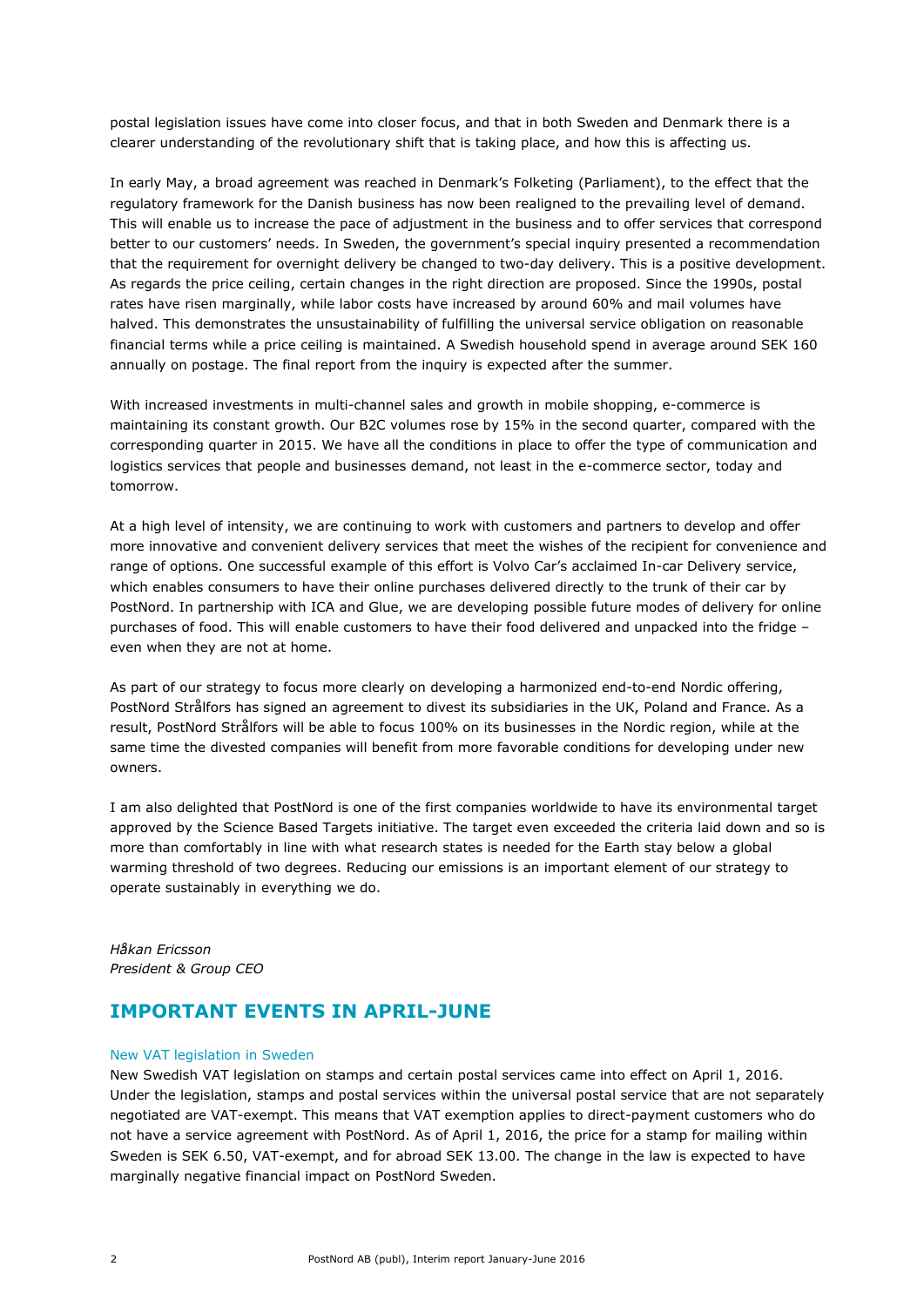#### Acquisition of G.P. Forwarding

On April 4, 2016, PostNord signed an agreement to acquire the assets and liabilities of G.P. Spedition, Denmark. The acquisition strengthens PostNord's position in goods and pallets in Denmark, and the Group's position in the Nordic logistics market. G.P. Spedition is a Danish forwarding company whose customers include Ford and TOP-TOY. Through the acquisition, a powerful forwarding team will be integrated into PostNord, and with this expansion in Denmark the Group will have a strong cross-border goods service offering to customers in all the Nordic countries.

#### Swedish postal regulation inquiry recommends changes

On April 8, 2016, the Swedish government's special inquiry into postal legislation presented its interim report on overnight delivery and the price ceiling. The report recommends that the current two requirements, that 85% of priority letters are to arrive by overnight delivery and that 97% of letters are to be delivered within three working days, should be replaced by one requirement to the effect that 95% of individual letters weighing up to 250 grams are to be delivered within two working days. The price ceiling is to be retained but should instead comprise two-day delivery and be made more flexible to enable pricing to be aligned with falling mail volumes.

#### MyPack launched in Europe

On April 1, MyPack was launched in Europe. Through MyPack, recipients in Germany, Belgium, the Netherlands and Luxembourg will be able to collect their e-commerce items from Nordic e-retailers at agents. Sweden will be first off the blocks, and from June Norway, Denmark and Finland are able to offer the new delivery options. The aim during the year is to introduce MyPack in Austria, the Baltics, France, Portugal and the United Kingdom as well.

#### PostNord refinancing SEK 2 billion credit facility

PostNord has entered into a multicurrency revolving credit facility (RCF) of SEK 2 billion and a bridging finance facility of SEK 1 billion. The new credit line replaces an existing RCF agreement. The term is initially three years, but there is an option for extension.

#### Annual General Meeting 2016

PostNord's Annual General Meeting (AGM) took place on April 28, 2016 at the Group's headquarters in Solna. The meeting adopted the income statements and balance sheets of the Group and parent company, adopted the Board's recommendation as to distribution of unappropriated profits and granted discharge from personal liability to the Board of Directors and the CEO for the financial year just ended. The meeting also voted to approve guidelines on remuneration to senior executives and fees to Board members and auditors.

Directors Jens Moberg, Mats Abrahamsson, Gunnel Duveblad, Christian Ellegaard, Torben Janholt, Magnus Skåninger and Anitra Steen were re-elected. Mette Grunnet was elected to the Board, replacing Sisse Fjelsted Rasmussen who declined re-election. Jens Moberg was re-elected Chairman of the Board. The accounting firm KPMG AB was re-appointed to serve in the period until the end of the next AGM.

#### New postal legislation in Denmark

On May 3, a large majority in Denmark's Folketing reached agreement on new postal legislation, setting the framework for PostNord's operations in Denmark until the end of 2019. This introduces a series of adaptations to the requirements applying to PostNord in Denmark. For example, the national delivery obligation for priority mail is scrapped, the service requirement for non-priority mail is amended, mail needs only to be delivered to addresses in the civil registry and the number of delivery days is reduced from six to five.

#### Peter Kjaer Jensen succeeds Henning Christensen as CEO of PostNord Danmark

On June 2, Henning Christensen departed from his position as Chief Executive Officer of PostNord Danmark and was succeeded by Peter Kjaer Jensen, formerly Head of Business area eCommerce & Logistics at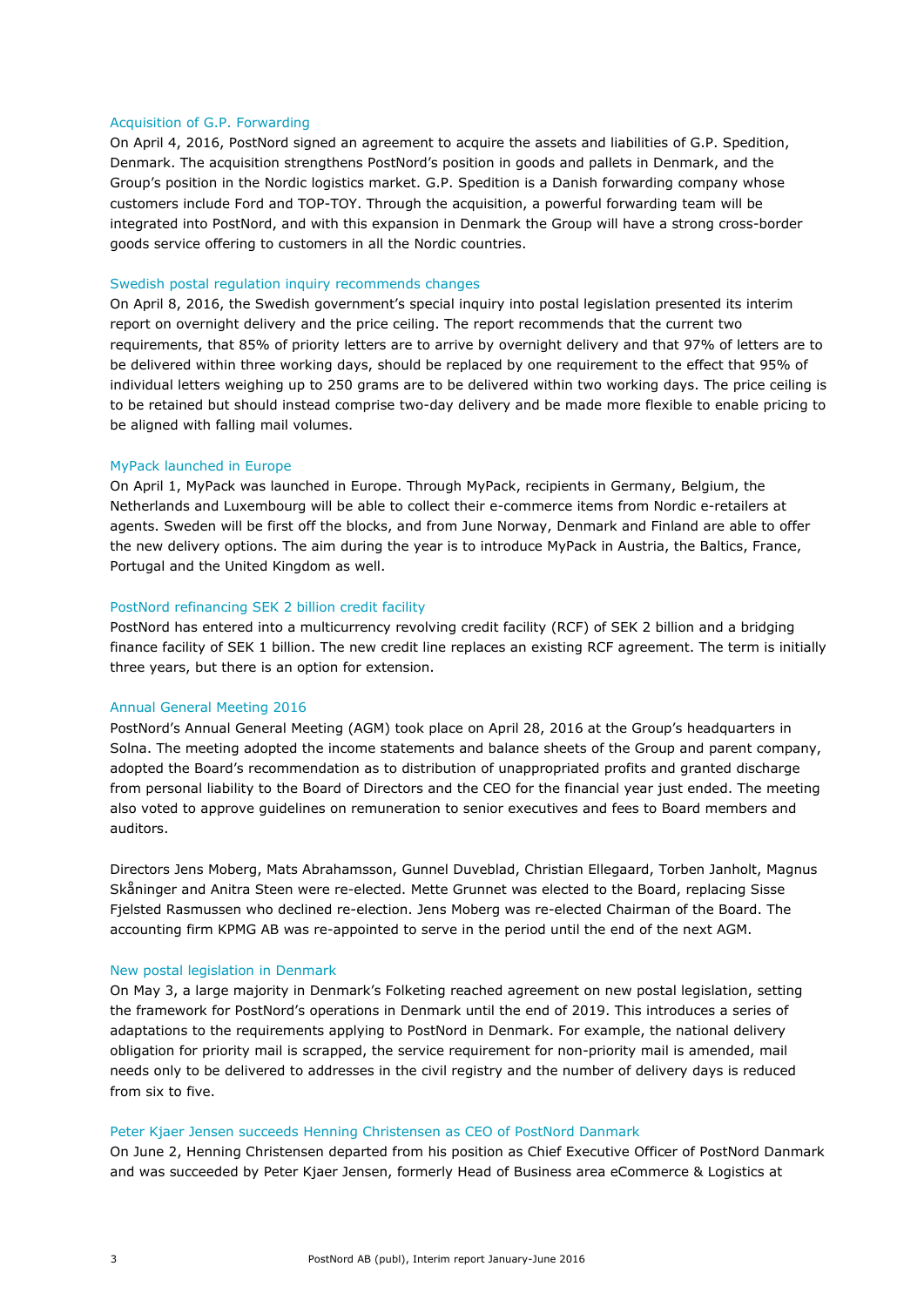PostNord. Peter Kjaer Jensen has a strong leadership profile to manage the continuing adjustment process, build up the company's logistics operations and restore the company to acceptable profitability.

#### PostNord's environmental target approved by Science Based Targets

PostNord had Science Based Targets evaluate the Group's environmental target to determine whether it was in line with what research states is needed for the Earth to stay below a global warming threshold of two degrees. The outcome is that PostNord is one of the first companies worldwide to have its environmental target approved by the initiative. The Science Based Targets initiative is based on a partnership between CDP, the UN Global Compact, WRI and WWF.

#### PostNord Strålfors plans to divest its subsidiaries in the United Kingdom, Poland and France

PostNord Strålfors (Strålfors) has signed an agreement with AURELIUS Wachstumskapital on a sale of its subsidiaries in the United Kingdom, Poland and with AURELIUS Wachstumskapital and its partner Coliseum on a sale of its subsidiary in France. Sale of Strålfors' subsidiaries in are dependent on certain conditions being fulfilled. The companies have approximately 400 employees in total.

### **IMPORTANT EVENTS AFTER THE REPORTING PERIOD**

#### Tim Jørnsen appointed Acting Head of Business area eCommerce & Logistics

Tim Jørnsen took up the position of Acting Head of Business area eCommerce & Logistics on July 4. Tim Jørnsen will also join PostNord's Group Executive Team. Tim Jørnsen has been serving as Head of Product Management in the business area. Before joining PostNord, he was Group Director at Posten Norge/Bring's Nordic logistics operations outside Norway.

#### New mail services in Denmark from July 1

Denmark's priority mail service will be scrapped from July 1. Customers who need overnight delivery will be offered the new Quickbrev service. At the same time, a new two-day service for business customers with large mailings was launched. With the priority mail service being scrapped, Economy Mail will now become the new standard letter service.

#### Reprofiling in Denmark

In late June, the process of more public reprofiling of Post Danmark to PostNord began. The message is that the Group's services will also be offered in Denmark under the common PostNord brand. This is part of the strategy of profiling PostNord as a common Nordic Group and the leading supplier of communication and logistics solutions to, from and within the Nordics.

#### Scrapping of VAT rule on postage costs for Danish e-retailers

Denmark's tax authority SKAT will, effective January 1, 2017, abolish the special rule on postage costs, which has provided a simplified procedure for e-commerce companies that enables them to benefit from VAT-free postage costs within the scope of the national delivery obligation. As a result of the scrapping of the rule, parcel distribution by PostNord will become in practice subject to VAT, to be paid by the end-user, which poses the risk of lower volumes and loss of sales. PostNord is working on identifying alternative arrangements to enable e-retailers to continue benefiting from mail items within the scope of the national delivery obligation remaining VAT-free. Dialogue with SKAT has been opened up with a view to finding practical solutions in order to reduce the negative impact on PostNord Denmark.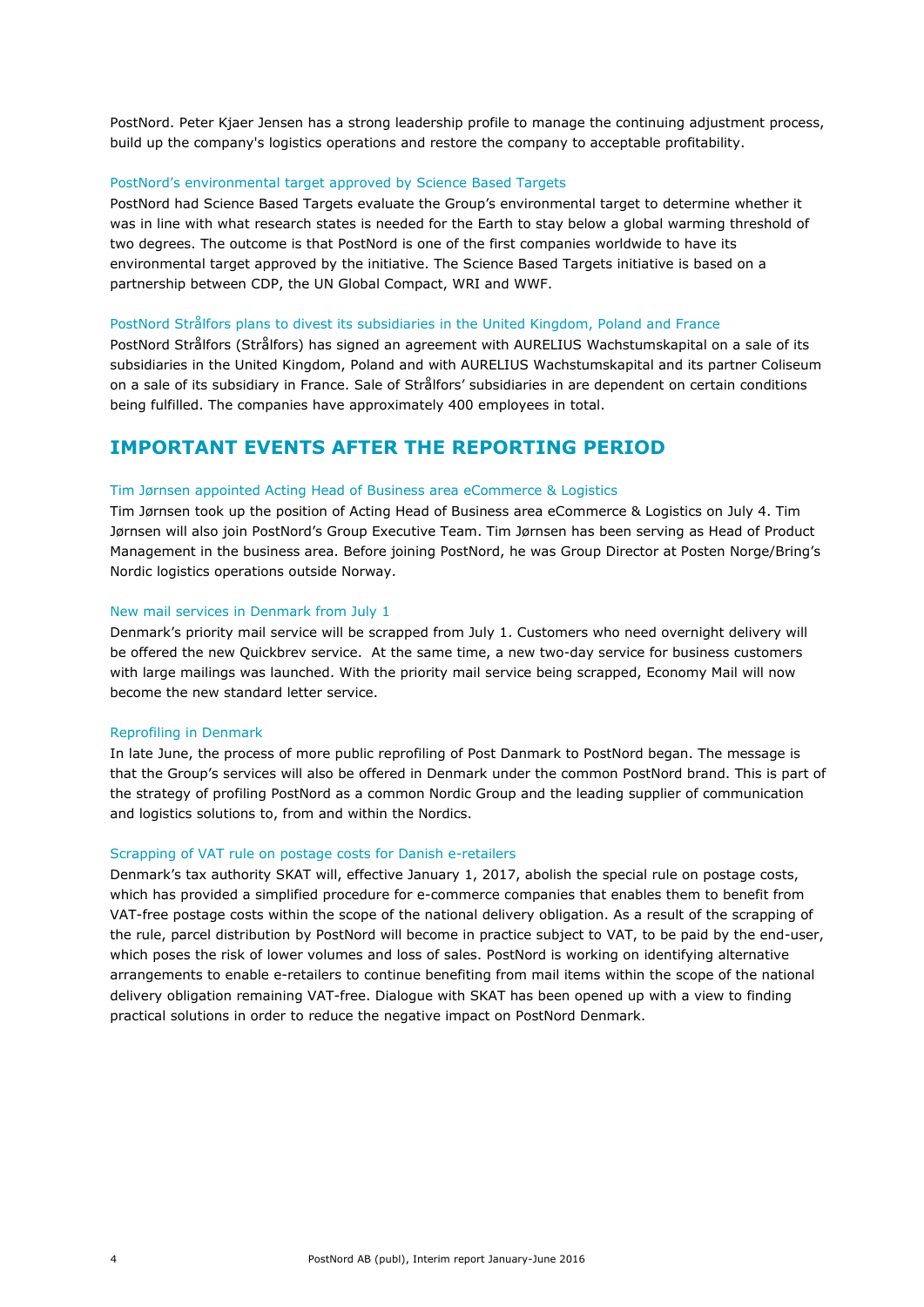## **GROUP SALES AND EARNINGS**





Excluding acquisitions and exchange rate effects, PostNord's net sales decreased by 1%. As a result of continued digitization, mail volumes declined by a total of 8%, of which 17% in Denmark and 6% in Sweden. The Group's parcel volumes increased by 9%. Growth in e-commerce-related B2C continues, with e-commerce-related B2C parcel volumes rising 15%. The slowdown in Norway's economy reduced income in Business area eCommerce & Logistics, as a result of lower volumes and price pressure in the market.

The Group's adjusted operating income totaled SEK -1m (33) and the adjusted operating margin was 0% (0.3). Operating income was largely maintained, despite lower revenue, by ongoing adjustments and efficiency improvements, as well as cost-cutting programs implemented.

The Group's reported operating income totaled SEK -270m (503). The operating margin was -2.8% (5.2). The result includes items affecting comparability amounting to SEK -269m net (470), the most notable being items related to the divestment of the non-Nordic parts of Strålfors. In 2015, the items comprised a capital gain on sale of property and an impairment loss on the interest held in Eson Pac Group AB.

Net financial items totaled SEK -12m (-48). Tax in the quarter was SEK 0m (-65). Net income for the period totaled SEK -282m (390).



### **Total parcel volumes, Group**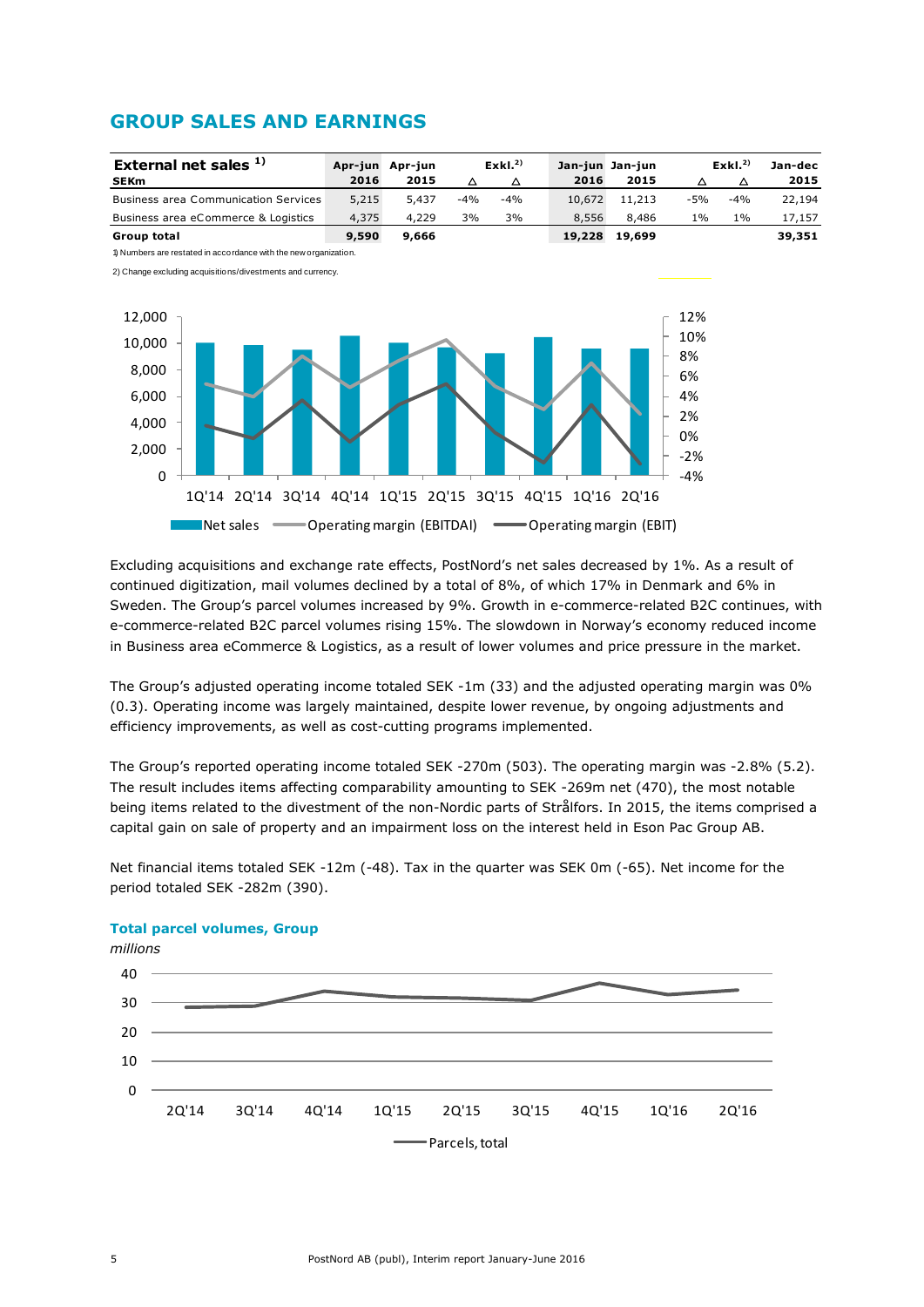## **FINANCIAL POSITION AND CASH FLOW**

The Group's equity decreased to SEK 7,832m compared to SEK 8,561 on March 31, 2016. The decline was in the main attributable to revaluation of pension commitments of SEK 553m. Lower interest rates in Sweden's housing bond market increased the Group's pension commitment. Net income for the period, SEK -282m, also adversely affected equity.

The Group's net debt increased by SEK 381m during the quarter to SEK 1,020m, as a result of the abovementioned increase in the pension liability.

The debt ratio (net debt/equity) was 13% (8), which was within the Group's target range of 10-50%.

| nuu uubu                              |            |          |            |          |            |
|---------------------------------------|------------|----------|------------|----------|------------|
|                                       | $30 - Jun$ | 31-Mar   | $31 - Dec$ | 30-Sep   | $30 - Jun$ |
| <b>SEKm</b>                           | 2016       | 2016     | 2015       | 2015     | 2015       |
| Interest-bearing debt                 | 3,854      | 3,849    | 3,840      | 3,849    | 3,816      |
| Pensions and disability pension plans | $-620$     | $-1.051$ | $-1.867$   | $-850$   | $-1.373$   |
| Long- and short-term investments      | $-560$     | $-254$   | $-250$     | $-248$   | $-255$     |
| Cash and cash equivalents             | $-1.654$   | $-1.905$ | $-1.894$   | $-1.443$ | -1,445     |
| <b>Net debt</b>                       | 1,020      | 639      | $-171$     | 1,308    | 743        |

Return on capital employed (ROCE) (trailing 12 months) was -2.3% (9.4). The deterioration is attributable to the negative result in the period.

The Group's financial preparedness totaled SEK 3,955m (3,445) on June 30, 2016 and comprised cash and cash equivalents of SEK 1,654m (1,445), short-term investments of SEK 301m (-) and an unutilized credit facility of SEK 2,000m (2,000) maturing in 2019.

Cash flow from operating activities totaled SEK 387m (-127). The increase arose mainly through higher current liabilities, but also a minor improvement in cash flow from operating activities before changes in working capital, compared to the same quarter last year. Accumulated cash flow from operating activities amounted to SEK 598m (1,013), where the result in the preceding year benefited from a tax refund of SEK 300m.

Cash flow from investing activities totaled SEK -622m (-208). During the second quarter, SEK 300m (-) of the Group's cash and cash equivalents was invested in commercial paper. The investment was necessitated above all by deposit fees charged by the banks. Investments in tangible and intangible non-current assets rose slightly as a result of investments in infrastructure for the integrated production model.

Cash flow from financing activities totaled SEK -20m (-682). The major difference from the preceding year relates to settlement of a property loan in connection with sale of a property in June 2015.

Net debt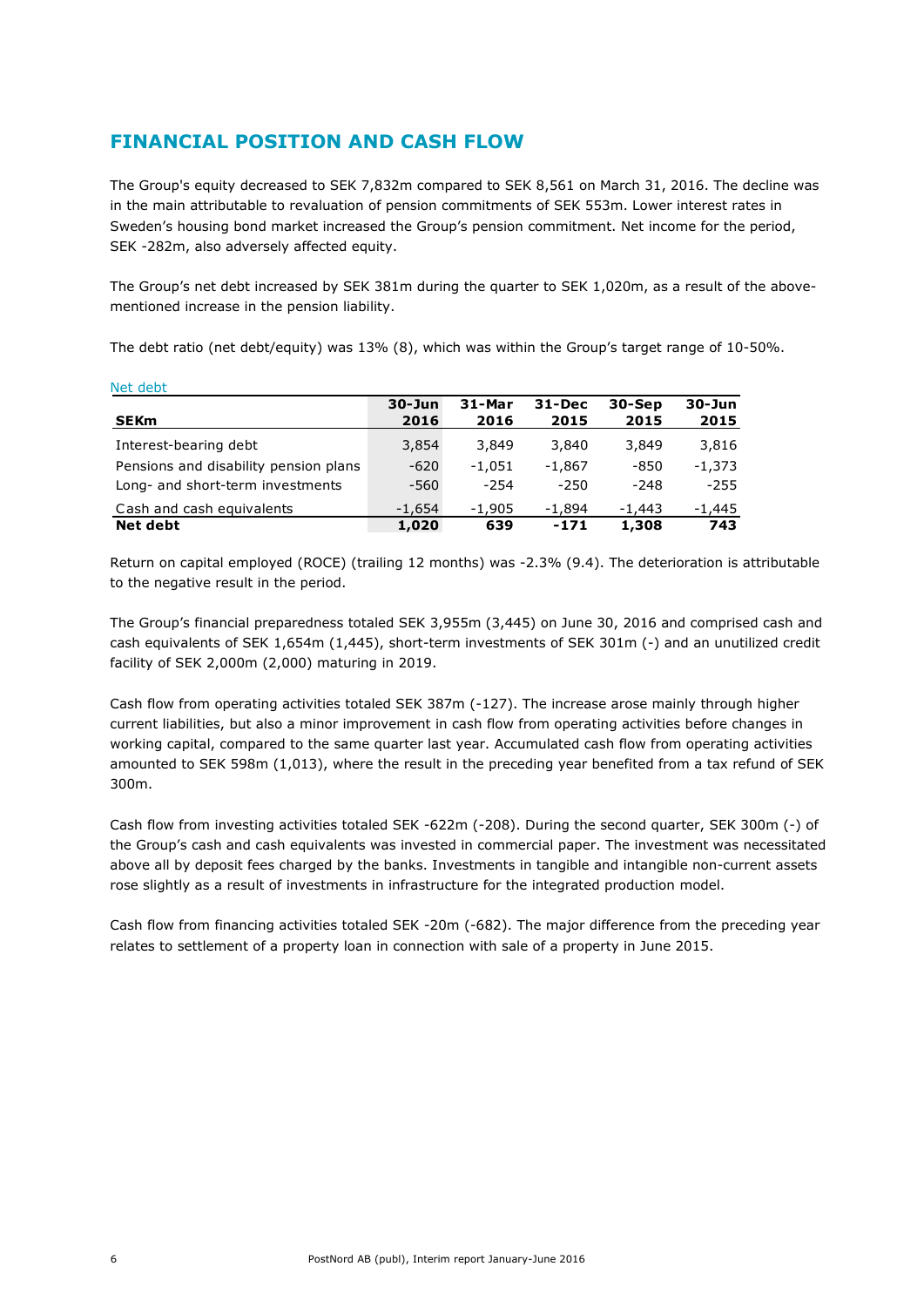### **COUNTRIES**

| <b>PostNord Sweden</b>                                   |       | Apr-jun Apr-jun |       | Excl. <sup>2</sup> | Jan-jun Jan-jun |        |        | Excl. $^{2)}$ | Jan-dec |
|----------------------------------------------------------|-------|-----------------|-------|--------------------|-----------------|--------|--------|---------------|---------|
| <b>SEKm</b>                                              | 2016  | 2015            | Δ     | Δ                  | 2016            | 2015   | Δ      | △             | 2015    |
| Net sales                                                | 5,703 | 5.665           | $1\%$ | $1\%$              | 11,423          | 11,483 | $-1\%$ | $-1\%$        | 23,080  |
| of which Communication Services (external) <sup>1)</sup> | 2,968 | 3,062           | $-3%$ | $-3%$              | 6,042           | 6,290  | $-4%$  | $-4%$         | 12,448  |
| of which eCommerce & Logistics (external) <sup>1)</sup>  | 2,463 | 2.351           | 5%    | 5%                 | 4,816           | 4.701  | 2%     | 2%            | 9,559   |
| Operating income (EBIT)                                  | 76    | 173             |       |                    | 274             | 401    |        |               | 750     |
| Operating margin, %                                      | 1.3%  | 3.1%            |       |                    | 2.4%            | 3.5%   |        |               | 3.2%    |
| Adjusted operating income (EBIT)                         | 91    | 173             |       |                    | 289             | 401    |        |               | 847     |
| Adjusted operating margin, %                             | 1.6%  | $3.1\%$         |       |                    | 2.5%            | 3.5%   |        |               | 3.7%    |

Net sales for PostNord Sweden increased by 1%. Communication Services reported a 3% drop in sales as a result of a 6% decline in mail volumes. Sales for eCommerce & Logistics increased by 5% mainly through continued growth in e-commerce.

Adjusted operating income totaled SEK 91m (173). Costs have been adjusted to the lower mail volumes, but have been negatively affected by higher social insurance costs for young people in Sweden. The result includes items affecting comparability totaling SEK 15m, the cost of restoring a terminal.

Operating income totaled SEK 76m (173). Accumulated operating income totaled SEK 274m (401).



### **Mail volumes, Sweden**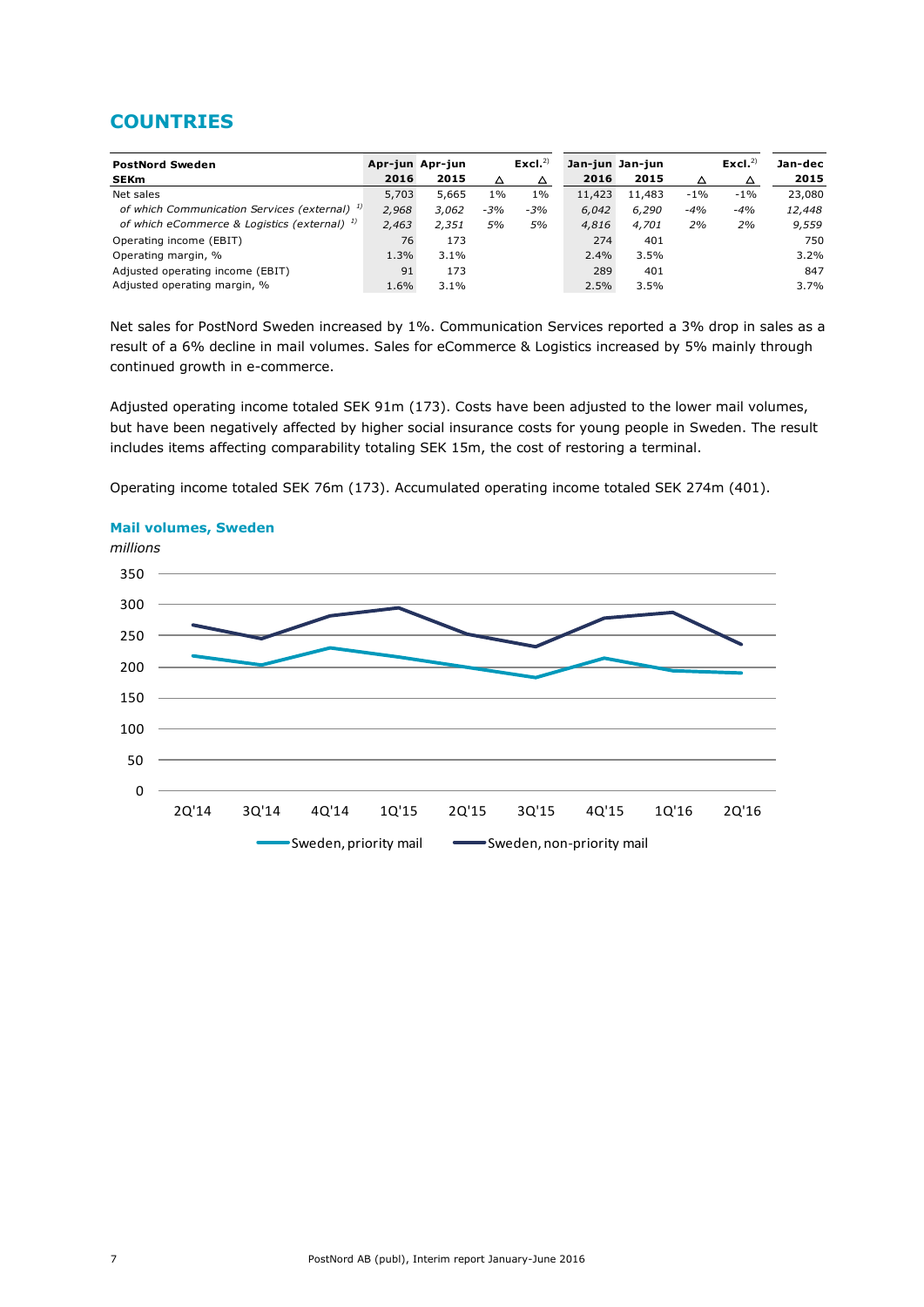| <b>PostNord Denmark</b>                                  |          | Apr-jun Apr-jun |       | Excl. <sup>2</sup> |         | Jan-jun Jan-jun |       | Excl. <sup>2</sup> | Jan-dec |
|----------------------------------------------------------|----------|-----------------|-------|--------------------|---------|-----------------|-------|--------------------|---------|
| <b>SEKm</b>                                              | 2016     | 2015            | Δ     | △                  | 2016    | 2015            | △     | △                  | 2015    |
| Net sales                                                | 2,376    | 2,402           | $-1%$ | $-2%$              | 4,807   | 4,969           | $-3%$ | $-3%$              | 9,987   |
| of which Communication Services (external) <sup>1)</sup> | 1,362    | 1,472           | $-7%$ | $-7%$              | 2,811   | 3,090           | $-9%$ | $-9%$              | 6,109   |
| of which eCommerce & Logistics (external) <sup>1)</sup>  | 893      | 816             | 9%    | 6%                 | 1,746   | 1,640           | 6%    | 5%                 | 3,400   |
| Operating income (EBIT)                                  | $-253$   | 298             |       |                    | $-304$  | 251             |       |                    | $-287$  |
| Operating margin, %                                      | $-10.6%$ | 12.4%           |       |                    | $-6.3%$ | 5.0%            |       |                    | $-2.9%$ |
| Adjusted operating income (EBIT)                         | $-222$   | $-202$          |       |                    | $-273$  | $-249$          |       |                    | $-371$  |
| Adjusted operating margin, %                             | $-9.3%$  | $-8.4%$         |       |                    | $-5.7%$ | $-5.0%$         |       |                    | $-3.7%$ |

PostNord Denmark's net sales decreased by 1%. Excluding acquisitions and exchange rate effects, sales fell by 2%. In Communication Services, sales declined by 7% as a result of an 17% fall in mail volumes. At the turn of the year 2015/2016, postage rates for priority mail were increased, offsetting to a certain extent the decline in mail volumes. Net sales for eCommerce & Logistics in Denmark increased by 9% as a result of higher B2C parcel volumes and positive growth in heavy logistics.

Adjusted operating income totaled SEK-222m (-202) and SEK -273m (-249) on an accumulated basis. The result was substantially affected by lower mail income that has not yet been fully offset by cost adjustments. A comprehensive program of measures for the Danish business is in progress.

Operating income totaled SEK -253m (298). The sharp deterioration above all reflects the impact last of the sale of a property.



#### **Mail volumes, Denmark**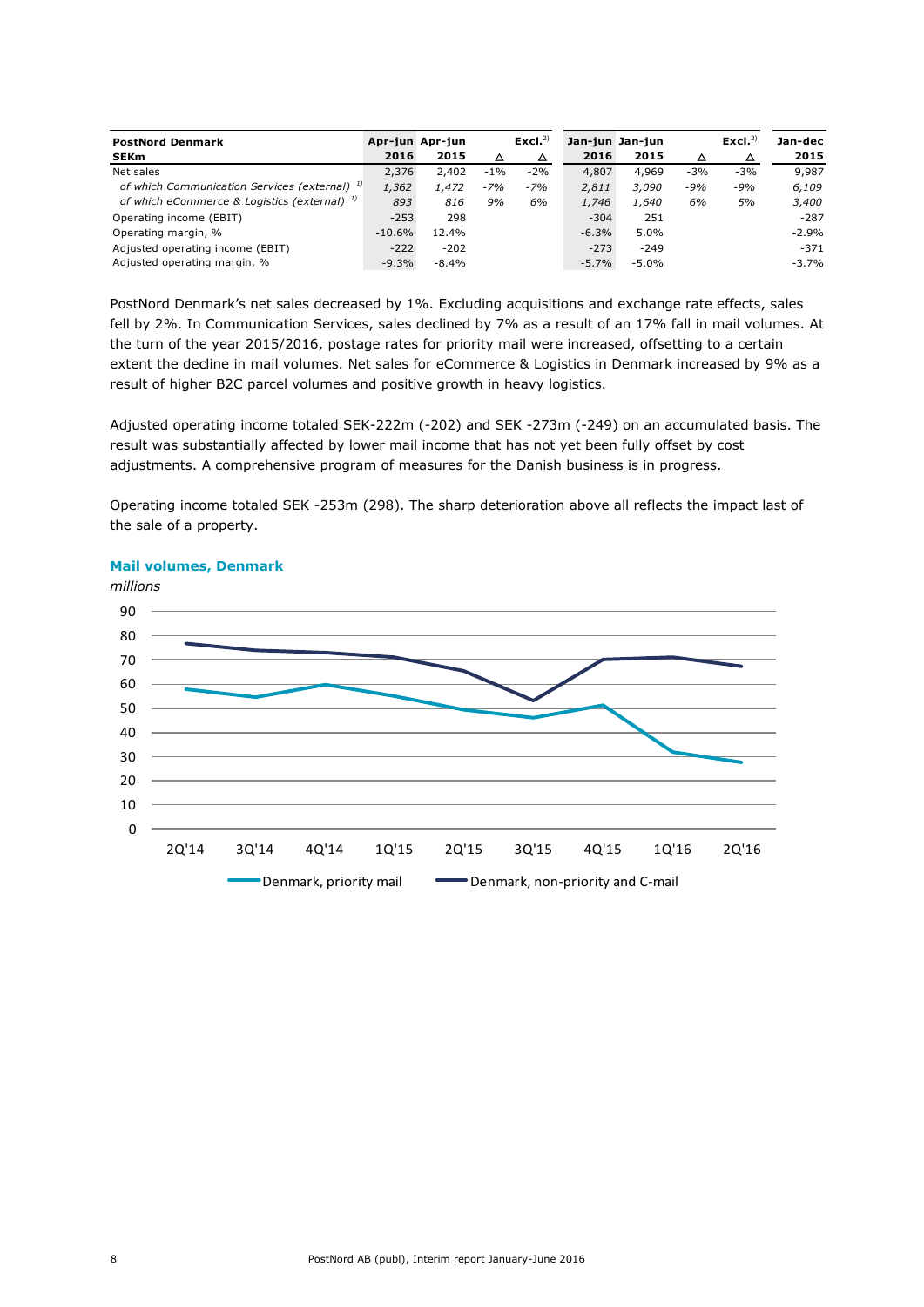| <b>PostNord Norway</b>                                   |          | Apr-jun Apr-jun |         | Excl. <sup>2</sup> |         | Jan-jun Jan-jun |        | Excl. $^{2)}$ | Jan-dec |
|----------------------------------------------------------|----------|-----------------|---------|--------------------|---------|-----------------|--------|---------------|---------|
| <b>SEKm</b>                                              | 2016     | 2015            | Δ       | Δ                  | 2016    | 2015            | Δ      | △             | 2015    |
| Net sales                                                | 959      | 1,056           | $-9%$   | $-2%$              | 1,870   | 2.133           | $-12%$ | $-6%$         | 4,112   |
| of which Communication Services (external) <sup>1)</sup> | 8        | 11              | -27%    | $-19%$             | 16      | 23              | $-30%$ | $-25%$        | 47      |
| of which eCommerce & Logistics (external) <sup>1)</sup>  | 843      | 948             | $-11\%$ | $-4%$              | 1,649   | 1,918           | -14%   | $-8%$         | 3,660   |
| Operating income (EBIT)                                  | $-4$     | -5              |         |                    | $-5$    | 6               |        |               | $-34$   |
| Operating margin, %                                      | $-0.4%$  | $-0.5%$         |         |                    | $-0.3%$ | 0.3%            |        |               | $-0.8%$ |
| Adjusted operating income (EBIT)                         | $-4$     | $-5$            |         |                    | $-5$    | 6               |        |               | $-25$   |
| Adjusted operating margin, %                             | $-0.4\%$ | $-0.5\%$        |         |                    | $-0.3%$ | 0.3%            |        |               | -0.6%   |

PostNord Norway's net sales decreased by 9%. Excluding acquisition and exchange rate effects, net sales fell by 2%, due largely to subdued demand as a result of weak growth in the Norwegian economy, caused in turn by the steep drop in the price of oil.

Operating income totaled SEK-4m (-5) and SEK -5m (6) on an accumulated basis. A wide-ranging program to adjust costs is in progress to offset the decline in income.

| <b>PostNord Finland</b>                                  |                | Apr-jun Apr-jun |     | Excl. <sup>2</sup> |          | Jan-jun Jan-jun |     | Excl. <sup>2</sup> | Jan-dec  |
|----------------------------------------------------------|----------------|-----------------|-----|--------------------|----------|-----------------|-----|--------------------|----------|
| <b>SEKm</b>                                              | 2016           | 2015            | Δ   |                    | 2016     | 2015            | Δ   |                    | 2015     |
| Net sales                                                | 246            | 171             | 44% | 11%                | 477      | 346             | 38% | 6%                 | 787      |
| of which Communication Services (external) <sup>1)</sup> | $\overline{4}$ | 3               | 23% | 23%                | 8        |                 | 14% | 10%                | 15       |
| of which eCommerce & Logistics (external) <sup>1)</sup>  | 177            | 114             | 55% | 6%                 | 345      | 226             | 53% | 4%                 | 538      |
| Operating income (EBIT)                                  | $-3$           | $-1$            |     |                    | $-15$    | 0               |     |                    | $-1$     |
| Operating margin, %                                      | $-1.2%$        | $-0.6%$         |     |                    | $-3.1\%$ | 0.0%            |     |                    | $-0.1\%$ |
| Adjusted operating income (EBIT)                         | $-3$           | $-1$            |     |                    | $-15$    | $\Omega$        |     |                    | -1       |
| Adjusted operating margin, %                             | $-1.2\%$       | $-0.6\%$        |     |                    | $-3.1\%$ | 0.0%            |     |                    | $-0.1\%$ |

PostNord Finland's net sales grew by 44%. Excluding acquisitions and exchange rate effects, net sales increased 11% as a result of higher parcel volumes.

Operating income totaled SEK -3m (-1) and SEK -15m (0) on an accumulated basis. Results for the quarter are in line with the preceding year, but for the half-year are lower than a year earlier, owing to integration costs for Uudenmaan Pikakuljetus Oy (UPK), the company acquired in 2015.

| <b>PostNord Strålfors</b><br><b>SEKm</b>                 | 2016     | Apr-jun Apr-jun<br>2015 | Δ  | Excl. <sup>2</sup><br>△ | 2016     | Jan-jun Jan-jun<br>2015 | △     | Excl. <sup>2</sup><br>△ | Jan-dec<br>2015 |
|----------------------------------------------------------|----------|-------------------------|----|-------------------------|----------|-------------------------|-------|-------------------------|-----------------|
|                                                          |          |                         |    |                         |          |                         |       |                         |                 |
| Net sales                                                | 604      | 584                     | 3% | 7%                      | 1,221    | 1,225                   | 0%    | 3%                      | 2,335           |
| of which Communication Services (external) <sup>1)</sup> | 575      | 563                     | 2% | 5%                      | 1,163    | 1,183                   | $-2%$ | 1%                      | 2,251           |
| Operating income (EBIT)                                  | $-189$   | 8                       |    |                         | $-155$   | 34                      |       |                         | $-36$           |
| Operating margin, %                                      | $-31.3%$ | 1.4%                    |    |                         | $-12.7%$ | 2.8%                    |       |                         | $-1.5%$         |
| Adjusted operating income (EBIT)                         | 34       | 8                       |    |                         | 68       | 34                      |       |                         | 86              |
| Adjusted operating margin, %                             | 5.6%     | 1.4%                    |    |                         | 5.6%     | 2.8%                    |       |                         | 3.7%            |

Net sales for PostNord Strålfors increased by 3%. Excluding exchange rate effects, sales for eCommerce & Logistics increased by 7% mainly through the acquisition of new customers in Finland and Norway.

Adjusted operating income totaled SEK 34m (8) and SEK 68m (34) on an accumulated basis. The improvement arose mainly through cost-cutting programs implemented, and higher income.

Operating income totaled SEK -189m (8). PostNord has signed agreements on a sale of Strålfors' subsidiaries in the United Kingdom, Poland and France. Sale of Strålfors' subsidiaries are dependent on certain conditions being fulfilled. The companies have approximately 400 employees in total. 0On that basis, an impairment loss of SEK 88m and another current liability of SEK 135m have been recognized. These amounts are recognized as items affecting comparability.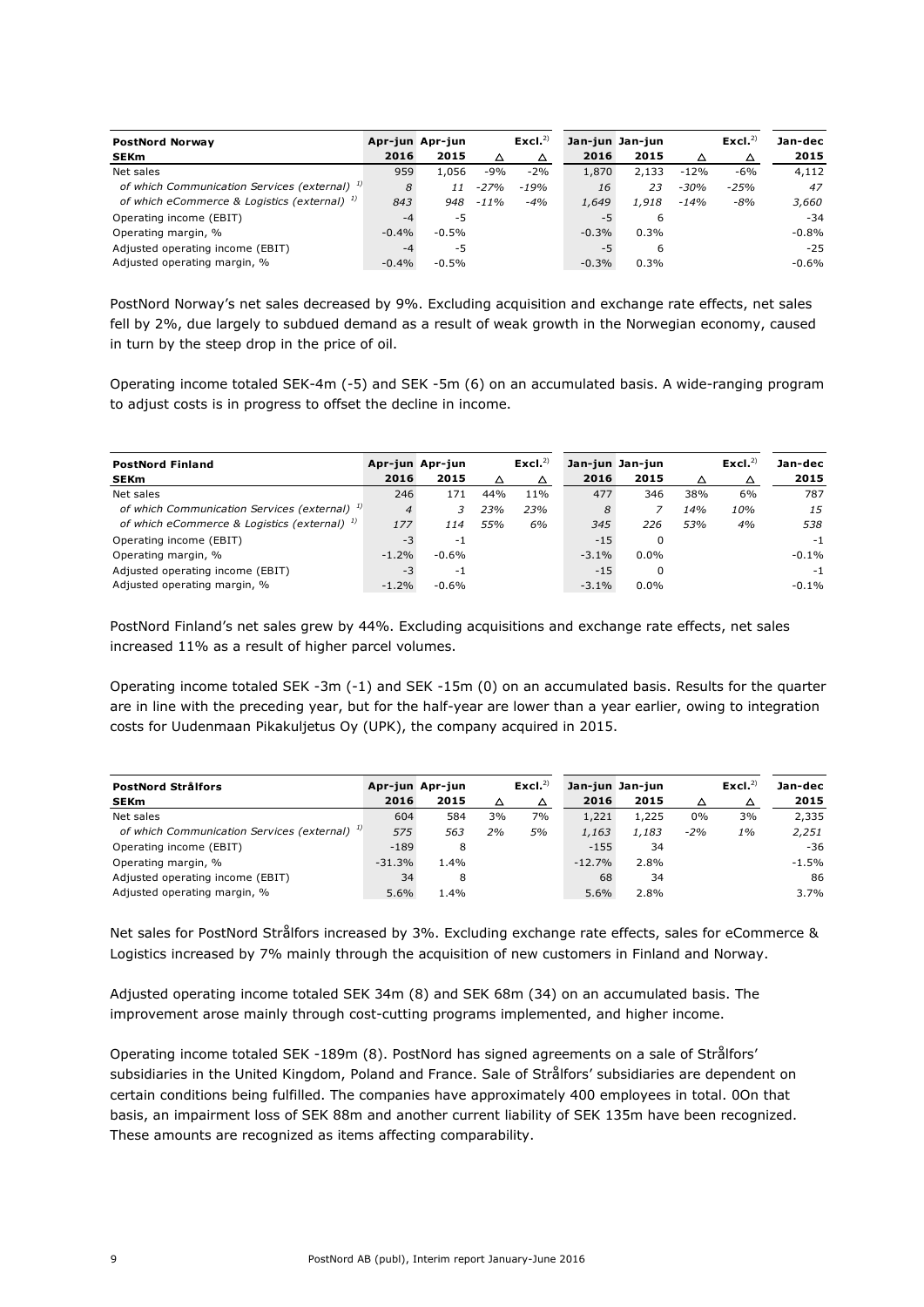| <b>Direct Link</b><br><b>SEKm</b>                        | 2016 | Apr-jun Apr-jun<br>2015 |       | Excl. <sup>2</sup> | 2016 | Jan-jun Jan-jun<br>2015 | Δ  | Excl. <sup>2</sup> | Jan-dec<br>2015 |
|----------------------------------------------------------|------|-------------------------|-------|--------------------|------|-------------------------|----|--------------------|-----------------|
| Net sales                                                | 228  | 247                     | $-8%$ | $-4%$              | 511  | 479                     | 7% | 10%                | 1,055           |
| of which Communication Services (external) <sup>1)</sup> | 228  | 247                     | $-8%$ | $-4%$              | 511  | 479                     | 7% | 10%                | 1,055           |
| Operating income (EBIT)                                  |      | 16                      |       |                    | 16   | 29                      |    |                    | 78              |
| Operating margin, %                                      | 0.4% | 6.5%                    |       |                    | 3.1% | 6.0%                    |    |                    | 7.3%            |
| Adjusted operating income (EBIT)                         |      |                         |       |                    | 16   | 16                      |    |                    | 78              |
| Adjusted operating margin, %                             | 0.4% | $0.4\%$                 |       |                    | 3.1% | 3.1%                    |    |                    | 7.3%            |

During the quarter, sales decreased due to lower volumes in APAC (Asia-Pacific). The background was a delivery incident in connection with volumes via Denmark.

Net sales for the half-year increased sharply through operations in APAC, arising from agreements with major new customers. Other operations performed less strongly, partly through rising competition.

Operating income totaled SEK 1m (16). The decline was attributable in the main to lower sales.

Common notes applicable to the financial tables in the above section:

- $1)$  Figures for comparison have been adjusted in line with the new business area organization.
- $2)$  Change excluding acquisitions/divestment within operational activities and exchange rates.

### **SUSTAINABILITY**

The average number of employees totaled 33,405 (35,184), a reduction of 1,779. Sweden and Denmark accounted for the major share of the reduction. Sick leave ended the period at 5.9% (5.5). The level remains high and in order to address the problem, in which long-term sick leave accounts for the highest growth, initiatives are focused on rehabilitation, together with fitness programs and the company healthcare service. During the quarter, the proportion of women in management positions rose from 30% to 31%.

At 188,519 tonnes, carbon dioxide emissions were 4% lower during the first half-year than in the corresponding quarter last year. This was because more external transportation was used, as well as new initiatives taken to raise the proportion of biofuels used and reverse the trend. Since 2009, emissions have fallen by 22%. During the quarter, the Group's environmental target was approved by Science Based Targets.

The weighted delivery quality for priority mail was 91.2% during the quarter. This was a clear improvement on the first-quarter performance. Actions to bring about immediate quality improvements have been taken in both Sweden and Denmark, while long-term improvement measures continue. In Sweden, the preventive and corrective actions taken have delivered good results. In Denmark, work continues on coordinating two mail terminals, which has affected operations. In parcels, the weighted quality remained high, at 96.6%.

At the end of the second quarter, the proportion of the Group's total purchasing from suppliers who had signed up to the Code of Conduct for Suppliers had risen to 53%, compared with 45% at the end of the first quarter. During the second quarter, development continued on the Group-wide model for risk assessment and management of risks associated with suppliers' compliance with the Code. In addition, work on reviews for following up compliance with the Code of Conduct by suppliers began.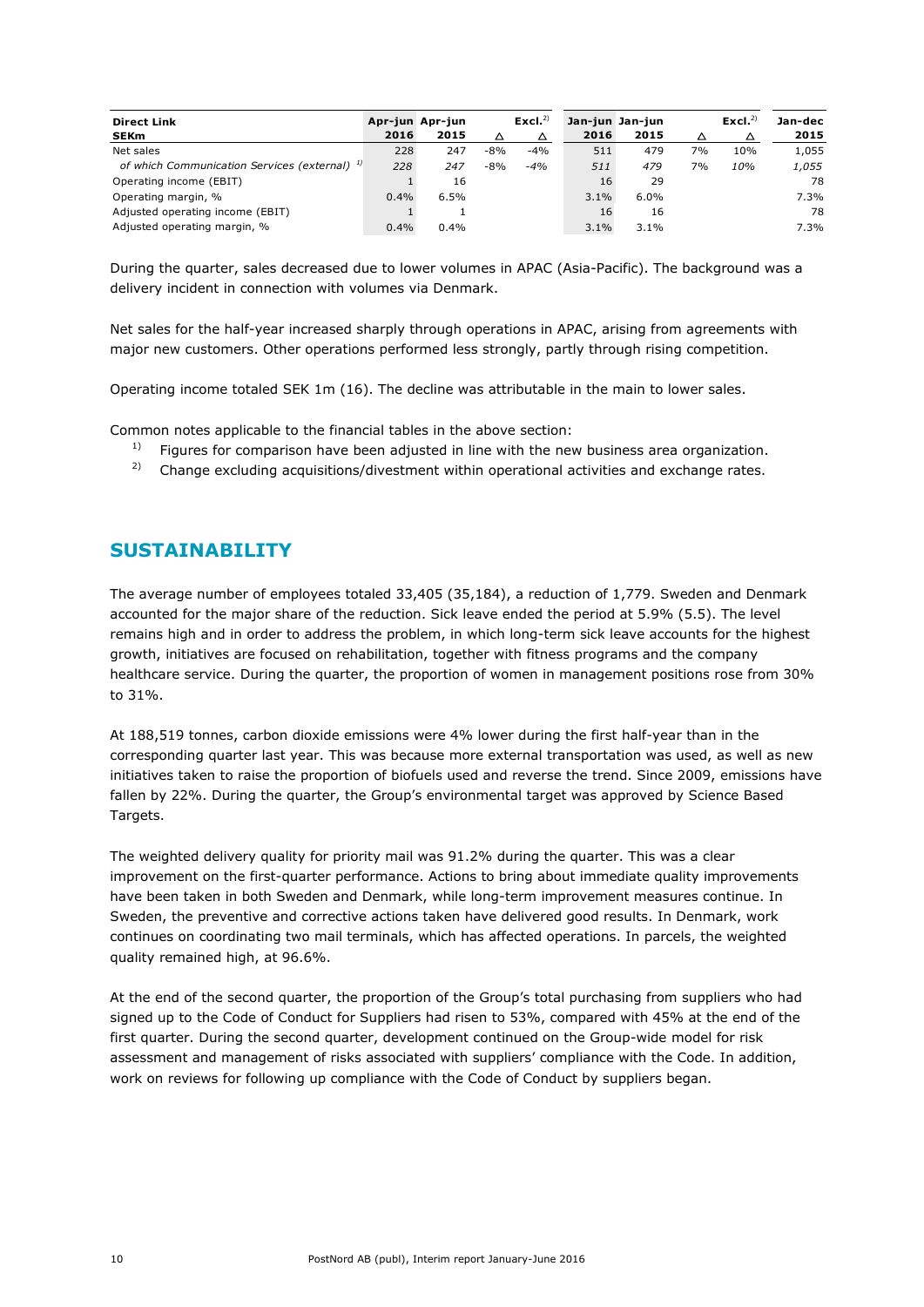### **FINANCIAL CALENDAR**

Interim report January-September 2016 October 28, 2016 Year-end report January-December 2016 February 10, 2017

Solna, August 12, 2016 PostNord AB (publ), CIN 556771-2640

The Board of Directors and the President and Group CEO declare that the H1 report provides a true and fair view of the Group's and Parent Company's operations, position and performance and describes significant risks and uncertainties faced by the Parent Company and the companies included in the Group.

Jens Moberg Board chairman

Gunnel Duveblad Director

Christian Ellegaard Director

Mette Grunnet Director

Director

Mats Abrahamsson

Torben Janholt Director

Magnus Skåninger Director

Anitra Steen Director

Kristofer Björklund Employee representative Lars Chemnitz Employee representative Johan Lindholm Employee representative

Håkan Ericsson *President and Group CEO*

This report has not been subject to review by the Company's auditors.

This information is such that PostNord AB (publ) is obliged to make public pursuant to the EU Market Abuse Regulation and the Securities Markets Act. The information was submitted for publication, through the agency of the contact person set out below, at 13.00 CET on August 12, 2016.

Every care has been taken in the translation of this interim report. In the event of discrepancies, the Swedish original will supersede the English translation.

### **CONTACT INFORMATION**

CEO Gunilla Berg, +46 (0)10 436 28 10

Contact: ir@postnord.com

#### Sweden

Mailing address: SE-105 00 Stockholm Visiting address: Terminalvägen 24, Solna Tel.: +46 (0)10 436 00 00 [www.postnord.com](http://www.postnord.com/)

Chief Communications Officer Per Mossberg, +46 (0)10 436 39 15

### Denmark

Mailing and visiting address: Hedegaardsvej 88 DK-2300 Copenhagen S Tel.: +45 70 70 70 30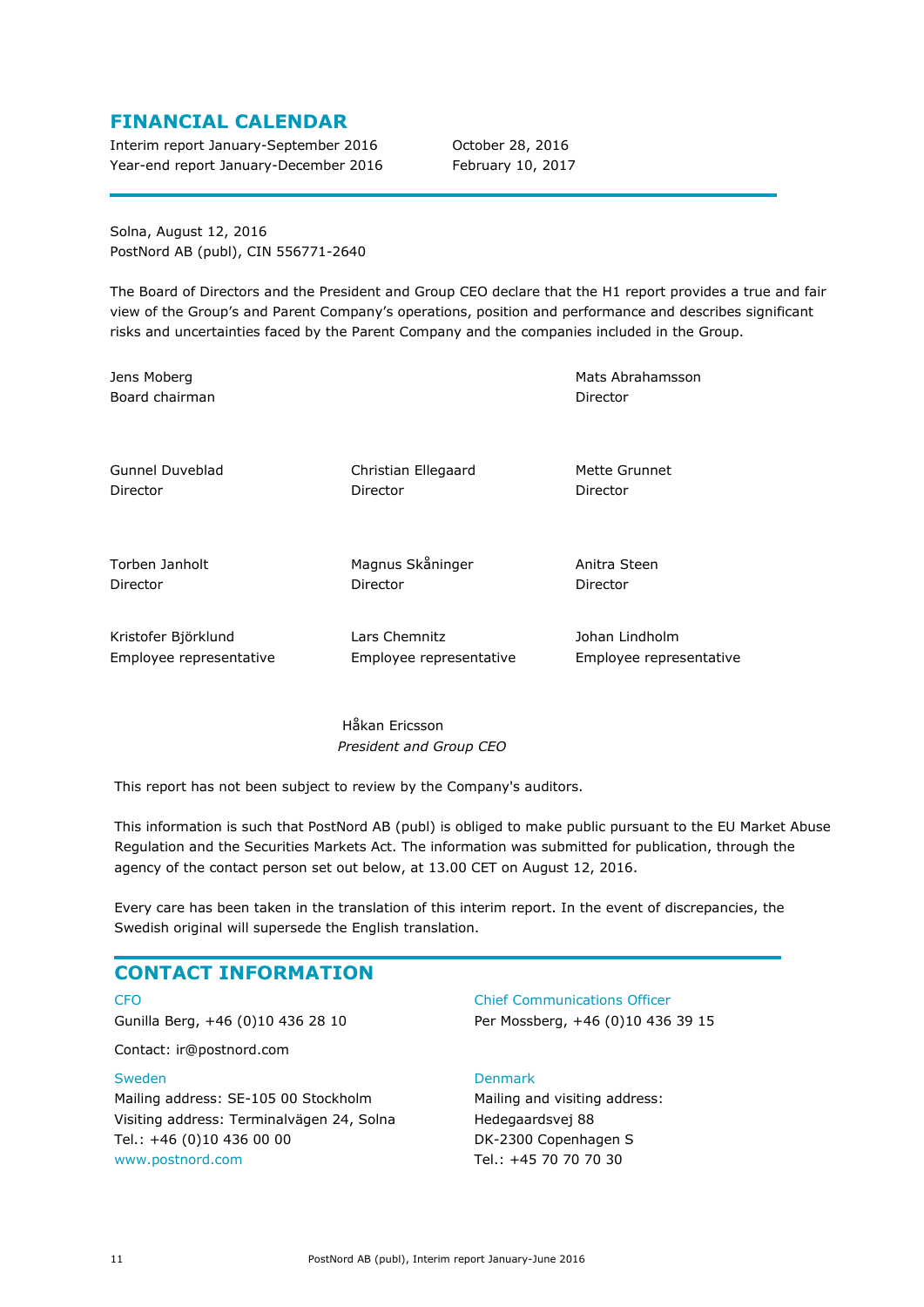### **FINANCIAL STATEMENTS**

### **Consolidated income statement**

|                                            |                | Apr-jun      | Apr-jun  | Jan-jun      | Jan-jun   | Jan-dec        |
|--------------------------------------------|----------------|--------------|----------|--------------|-----------|----------------|
| <b>SEKm</b>                                | <b>Note</b>    | 2016         | 2015     | 2016         | 2015      | 2015           |
|                                            | 1              |              |          |              |           |                |
| Net sales                                  |                | 9,590        | 9,666    | 19,228       | 19,699    | 39,351         |
| Other income                               |                | 76           | 559      | 130          | 635       | 765            |
| Income                                     | $\overline{2}$ | 9,666        | 10,225   | 19,358       | 20,333    | 40,116         |
| Personnel expenses                         |                | $-4,427$     | $-4,589$ | $-8,792$     | $-9,118$  | $-18,222$      |
| Transport expenses                         |                | $-2,574$     | $-2,456$ | $-4,919$     | $-4,929$  | $-10,051$      |
| Other expenses                             |                | $-2,452$     | $-2,246$ | $-4,730$     | $-4,589$  | $-9,407$       |
| Depreciation, amortization and impairments |                | $-483$       | $-431$   | $-887$       | $-882$    | $-1,872$       |
| <b>Expenses</b>                            |                | $-9,936$     | $-9,722$ | $-19,328$    | $-19,518$ | $-39,552$      |
| <b>OPERATING INCOME</b>                    |                | $-270$       | 503      | 30           | 815       | 564            |
| Financial income                           |                | 3            | 3        | 8            | 8         | 21             |
| Financial expenses                         |                | $-15$        | $-51$    | $-32$        | $-78$     | $-134$         |
| <b>Net financal items</b>                  |                | $-12$        | $-48$    | $-24$        | $-70$     | $-113$         |
| <b>INCOME BEFORE TAX</b>                   |                | $-282$       | 455      | 6            | 745       | 451            |
| Tax                                        |                | $\mathsf{O}$ | $-65$    | $-69$        | $-152$    | $-173$         |
| <b>NET INCOME</b>                          |                | $-282$       | 390      | $-63$        | 593       | 278            |
| <b>Attributable to</b>                     |                |              |          |              |           |                |
| Parent company shareholders                |                | $-282$       | 389      | $-64$        | 592       | 276            |
| Non-controlling interests                  |                | $\mathsf{O}$ | 1        | $\mathbf{1}$ | 1         | $\overline{c}$ |
| Earnings per share, SEK                    |                | $-0.14$      | 0.19     | $-0.03$      | 0.30      | 0.14           |

### **Consolidated statement of comprehensive income**

|                                                              | Apr-jun        | Apr-jun | Jan-jun  | Jan-jun | Jan-dec |
|--------------------------------------------------------------|----------------|---------|----------|---------|---------|
| <b>SEKm</b>                                                  | 2016           | 2015    | 2016     | 2015    | 2015    |
| <b>NET INCOME</b>                                            | $-282$         | 390     | $-63$    | 593     | 278     |
| OTHER COMPREHENSIVE INCOME                                   |                |         |          |         |         |
| I tems that cannot be transferred to<br>net income           |                |         |          |         |         |
| Revaluation of pension liabilities                           | $-710$         | 1,909   | $-1,830$ | 1,261   | 1,388   |
| Change in deferred tax                                       | 157            | $-420$  | 403      | $-277$  | $-166$  |
| Total                                                        | $-553$         | 1,489   | $-1,427$ | 984     | 1,222   |
| I tems that have been or may be transferred to net<br>income |                |         |          |         |         |
| Cash flow hedges after tax                                   | $\overline{2}$ | 2       | 3        |         | 4       |
| <b>Translation differences</b>                               | 106            | $-94$   | 171      | $-145$  | $-342$  |
| Total                                                        | 108            | $-92$   | 174      | $-144$  | $-338$  |
| TOTAL OTHER COMPREHENSIVE INCOME                             | $-445$         | 1,397   | $-1,253$ | 840     | 884     |
| <b>COMPREHENSIVE INCOME</b>                                  | $-727$         | 1,787   | $-1,316$ | 1,433   | 1,162   |
| <b>Attributable to</b>                                       |                |         |          |         |         |
| Parent company shareholders                                  | $-727$         | 1,786   | $-1,317$ | 1,432   | 1,160   |
| Non-controlling interests                                    | 0              | 1       |          |         | 2       |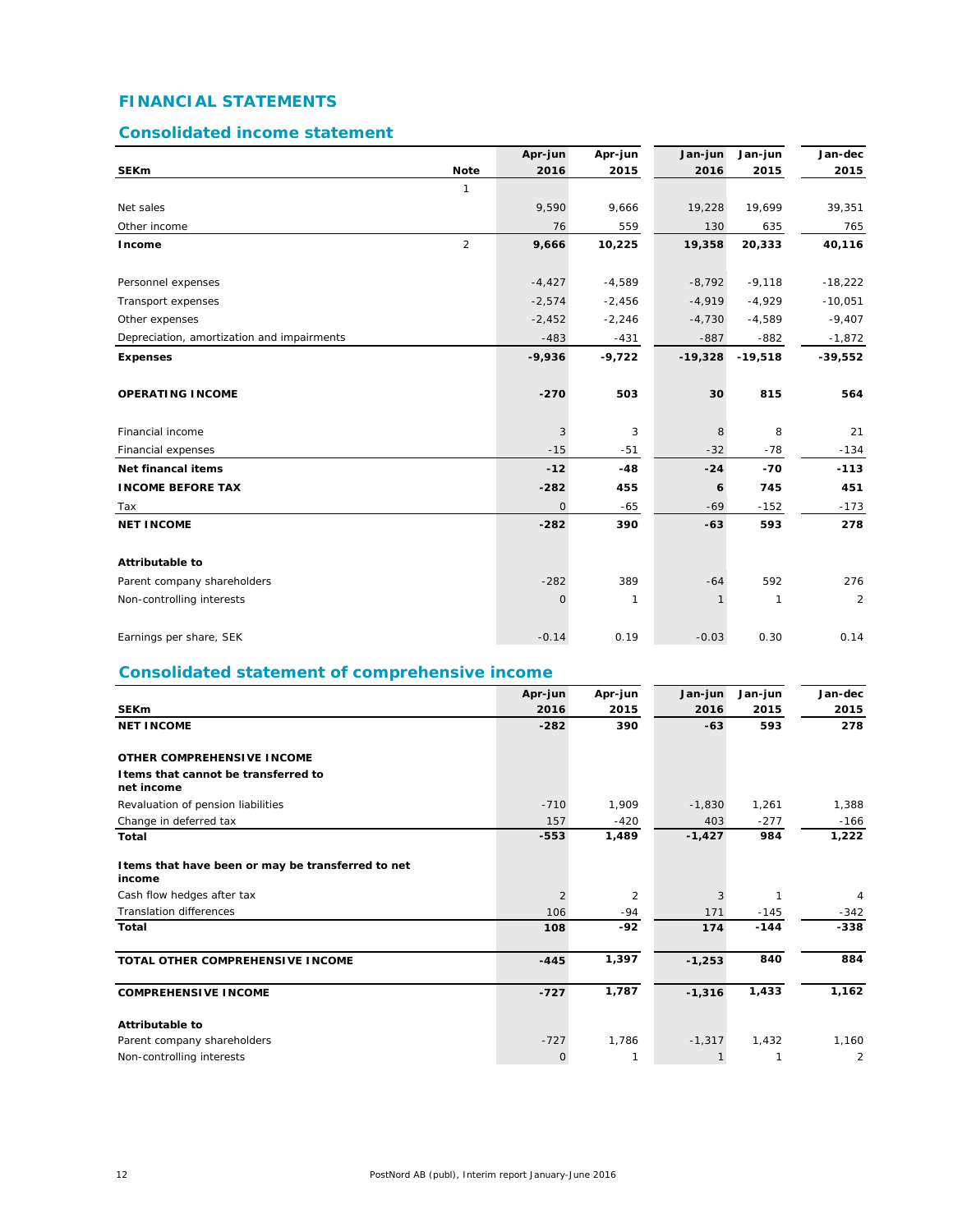### **Consolidated statement of financial position**

|                                                           |                             | 30 jun   | 31 mar     | 31 dec     | 30 sep     | 30 jun     |
|-----------------------------------------------------------|-----------------------------|----------|------------|------------|------------|------------|
| <b>MSEK</b>                                               | <b>Note</b><br>$\mathbf{1}$ | 2016     | 2016       | 2015       | 2015       | 2015       |
| <b>ASSETS</b>                                             |                             |          |            |            |            |            |
| Goodwill                                                  |                             | 3,337    | 3,275      | 3,236      | 3,372      | 3,361      |
| Other intangible assets                                   |                             | 873      | 901        | 955        | 1,065      | 1,163      |
| Property, plant and equipment                             |                             | 8,489    | 8,540      | 8,664      | 8,713      | 8,873      |
| Participations in associated companies and joint ventures |                             | 65       | 62         | 71         | 73         | 72         |
| Financial investments                                     | 4                           | 259      | 254        | 250        | 248        | 255        |
| Other non-current receivables                             |                             | 839      | 1,125      | 1,945      | 954        | 1,420      |
| Deferred tax assets                                       |                             | 720      | 780        | 484        | 647        | 502        |
| <b>Total non-current assets</b>                           |                             | 14,582   | 14,937     | 15,605     | 15,072     | 15,646     |
|                                                           |                             |          |            |            |            |            |
| Inventories                                               |                             | 133      | 166        | 150        | 158        | 168        |
| Tax assets                                                |                             | 734      | 579        | 527        | 520        | 396        |
| Trade receivables                                         | $\sqrt{4}$                  | 4,189    | 4,368      | 4,524      | 4,347      | 4,402      |
| Prepaid expenses and accrued income                       |                             | 1,423    | 1,395      | 1,251      | 1,464      | 1,484      |
| Other receivables                                         |                             | 682      | 470        | 563        | 666        | 1,129      |
| Short-term investments                                    | 4                           | 301      |            |            |            |            |
| Cash and cash equivalents                                 | 4                           | 1,654    | 1,905      | 1,894      | 1,443      | 1,445      |
| Assets held for sale                                      |                             | 172      | 213        | 209        | 200        | 286        |
| <b>Total current assets</b>                               |                             | 9,288    | 9,096      | 9,118      | 8,798      | 9,310      |
|                                                           |                             |          |            |            |            |            |
| <b>TOTAL ASSETS</b>                                       |                             | 23,870   | 24,033     | 24,723     | 23,870     | 24,956     |
| <b>EQUITY AND LIABILITIES</b>                             |                             |          |            |            |            |            |
| <b>EQUITY</b>                                             |                             |          |            |            |            |            |
| Capital stock                                             |                             | 2,000    | 2,000      | 2,000      | 2,000      | 2,000      |
| Other contributed equity                                  |                             | 9,954    | 9,954      | 9,954      | 9,954      | 9,954      |
| Reserves                                                  |                             | $-1,856$ | $-1,964$   | $-2,030$   | $-1,886$   | $-1,836$   |
|                                                           |                             |          |            |            |            |            |
| Retained earnings                                         |                             | $-2,268$ | $-1,433$   | -777       | $-1,123$   | -699       |
| Total equity attributable to parent                       |                             | 7,830    | 8,557      | 9,147      | 8,945      | 9,419      |
| company shareholders                                      |                             |          |            |            |            |            |
|                                                           |                             | 2        |            |            |            |            |
| <b>Non-controlling interests</b><br><b>TOTAL EQUITY</b>   |                             | 7,832    | 4<br>8,561 | з<br>9,150 | 3<br>8,948 | 2<br>9,421 |
|                                                           |                             |          |            |            |            |            |
| <b>LIABILITIES</b>                                        |                             |          |            |            |            |            |
| Non-current interest-bearing liabilities                  | $\overline{4}$              | 3,720    | 3,711      | 3,705      | 3,816      | 3.805      |
| Other non-current liabilities                             |                             | 53       | 55         | 40         | 38         | 38         |
| Pensions                                                  |                             | 135      |            |            | 57         |            |
| Other provisions                                          |                             | 1,709    | 1,726      | 1,712      | 1,529      | 1,526      |
| Deferred tax liabilities                                  |                             | 807      | 981        | 861        | 799        | 954        |
| <b>Total non-current liabilities</b>                      |                             | 6,424    | 6,473      | 6,318      | 6,239      | 6,323      |
|                                                           |                             |          |            |            |            |            |
| Current interest-bearing liabilities                      | $\overline{\mathbf{4}}$     | 134      | 138        | 134        | 34         | 11         |
| Trade payables                                            |                             | 2,226    | 1,955      | 2,294      | 1,947      | 2,070      |
| Tax liabilities                                           |                             | 60       | 51         | 47         | 73         | 84         |
| Other current liabilities                                 |                             | 1,694    | 1,738      | 1,727      | 2,098      | 1,919      |
| Accrued expenses and prepaid income                       |                             | 4,937    | 4,660      | 4,404      | 4,030      | 4,570      |
| Other provisions                                          |                             | 563      | 457        | 649        | 501        | 558        |
| <b>Total current liabilities</b>                          |                             | 9,614    | 8,999      | 9,255      | 8,683      | 9,212      |
| <b>TOTAL LIABILITIES</b>                                  |                             | 16,038   | 15,472     | 15,573     | 14,922     | 15,535     |
| TOTAL EQUITY AD LIABILITIES                               |                             | 23,870   | 24,033     | 24,723     | 23,870     | 24,956     |
|                                                           |                             |          |            |            |            |            |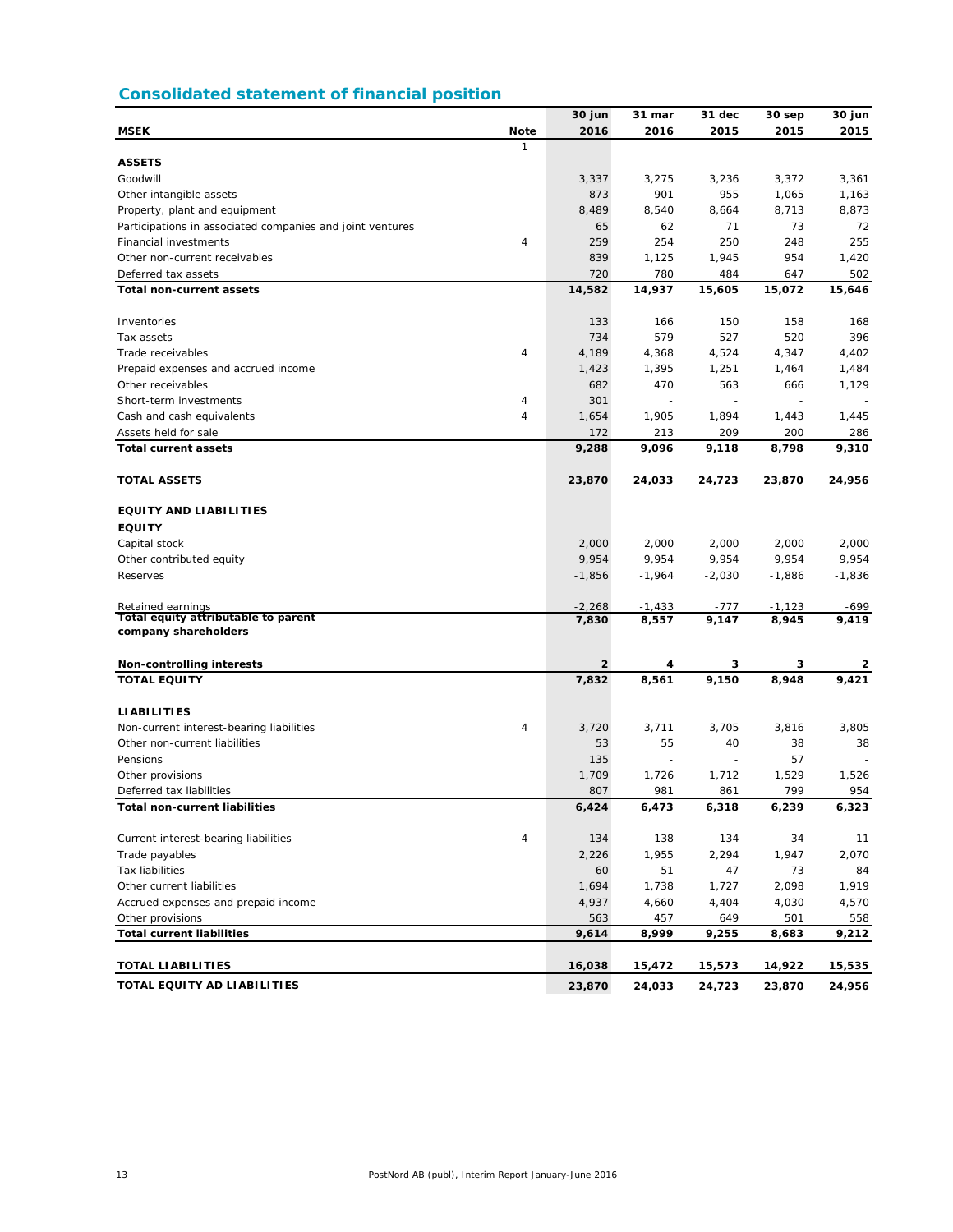### **Consolidated statement of cash flows**

|                                                                          | Apr-jun        | Apr-jun        | Jan-jun | Jan-jun | Jan-dec  |
|--------------------------------------------------------------------------|----------------|----------------|---------|---------|----------|
| <b>SEKm</b>                                                              | 2016           | 2015           | 2016    | 2015    | 2015     |
| <b>OPERATING ACTIVITIES</b>                                              |                |                |         |         |          |
| Income before tax                                                        | $-282$         | 455            | 6       | 745     | 451      |
| Adjustments for non-cash items:                                          | 362            | $-425$         | 317     | $-398$  | 554      |
| Taxes                                                                    | $-27$          | $-69$          | $-26$   | $-25$   | $-79$    |
| Cash flow from operating activities before changes in<br>working capital | 53             | $-39$          | 297     | 322     | 926      |
| Cash flow from changes in working capital                                |                |                |         |         |          |
| Increase(-)/decrease(+) in inventories                                   | $-2$           | $\overline{2}$ | $-18$   | 10      | 28       |
| $Increase(-)/decrease(+)$ in other operating receivables                 | $-227$         | $-181$         | $-149$  | $-198$  | 76       |
| Increase(+)/decrease(-) in other operating liabilities                   | 595            | 78             | 530     | 823     | 629      |
| Other changes in working capital                                         | $-32$          | 13             | $-62$   | 56      | 11       |
| Changes in working capital                                               | 334            | -88            | 301     | 691     | 744      |
| Cash flow from operating activities                                      | 387            | $-127$         | 598     | 1,013   | 1,670    |
| <b>INVESTING ACTIVITIES</b>                                              |                |                |         |         |          |
| Purchase of property, plant and equipment                                | $-248$         | $-193$         | $-407$  | $-444$  | $-1,027$ |
| Sale of property, plant and equipment                                    | 3              | 8              | 11      | 25      | 525      |
| Purchase of other intangible fixed assets                                | $-68$          | -9             | $-110$  | $-26$   | $-82$    |
| Acquisition of financial assets                                          | $-310$         |                | $-310$  |         |          |
| Sale of financial assets                                                 | $\mathbf{1}$   | 15             | 6       | 13      | 19       |
| Acquisition of subsidiaries, net                                         |                | $-29$          |         | $-31$   | $-81$    |
| Cash flow from investing activities                                      | $-622$         | $-208$         | $-810$  | -463    | $-646$   |
| <b>FINANCING ACTIVITIES</b>                                              |                |                |         |         |          |
| Amortized debts                                                          |                | $-627$         |         | $-827$  | -843     |
| Dividend paid                                                            | $-2$           | $-3$           | $-2$    | $-3$    | $-3$     |
| Net pension transactions                                                 | $-23$          | $-21$          | $-45$   | $-42$   | $-85$    |
| Increase(+)/decrease(-) in other interest-bearing liabilities            | 5              | $-31$          | 14      | $-74$   | $-36$    |
| Cash flow from financing activities                                      | $-20$          | -682           | $-33$   | -946    | $-967$   |
| <b>CASH FLOW FOR THE PERIOD</b>                                          | $-255$         | $-1,017$       | $-245$  | $-396$  | 57       |
| Cash and cash equivalents, opening balance                               | 1,905          | 2,466          | 1,894   | 1,843   | 1,843    |
| Translation difference in cash and cash equivalents                      | $\overline{4}$ | -4             | 5       | $-2$    | -6       |
| Cash and cash equivalents, closing balance                               | 1,654          | 1,445          | 1,654   | 1,445   | 1,894    |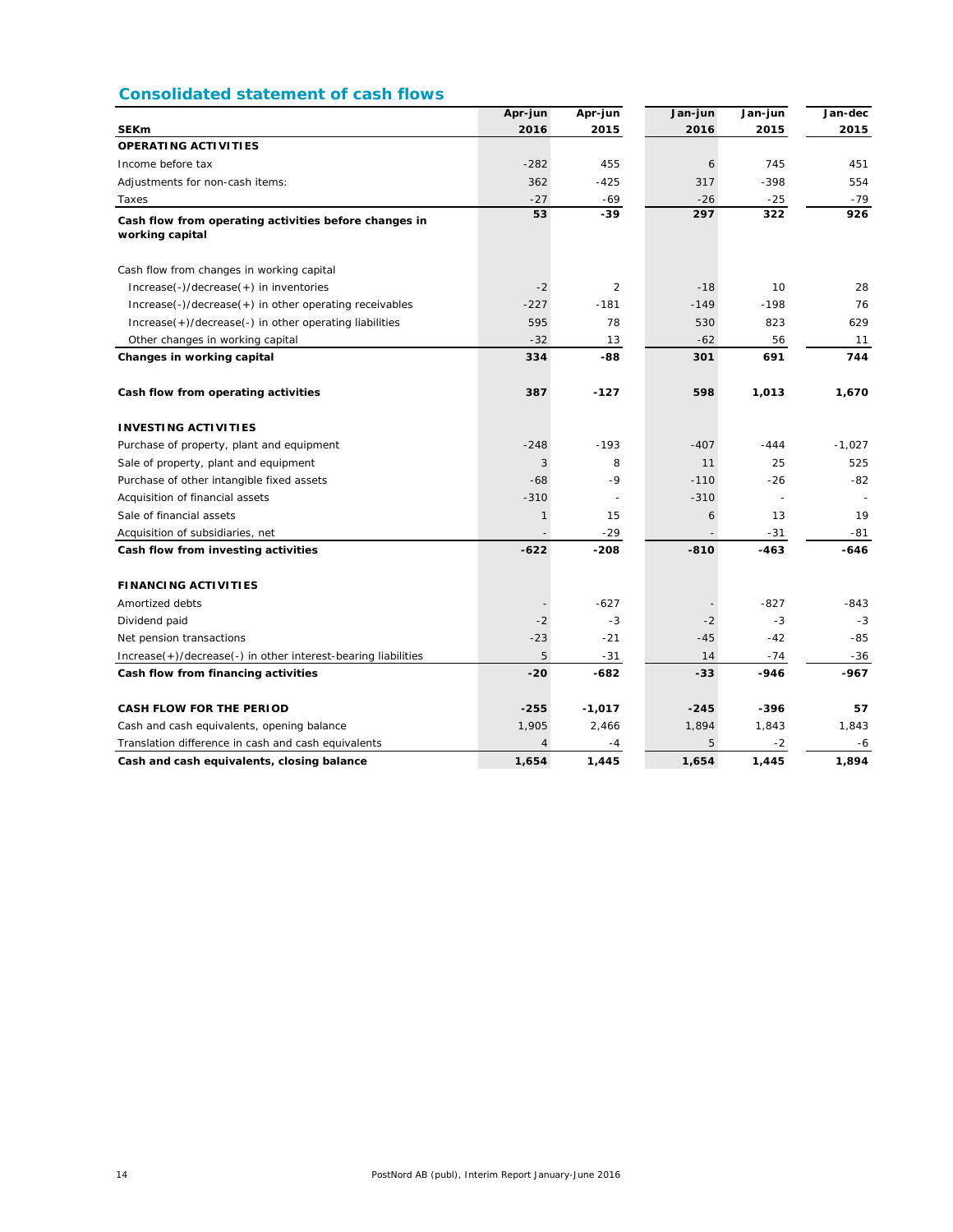### **Consolidated statement of changes in equity**

|                                              |                      | Equity attributable to the parent company 3 shareholders |                            |                          |                      |                                  |                 |
|----------------------------------------------|----------------------|----------------------------------------------------------|----------------------------|--------------------------|----------------------|----------------------------------|-----------------|
| <b>SEK<sub>m</sub></b>                       | Capital<br>stock $1$ | Contributed<br>equity                                    | Translation<br>differences | Hedging<br>reserve       | Retained<br>earnings | Non-<br>controlling<br>interests | Total<br>equity |
| Opening balance 1 Jan 2015                   | 2,000                | 9,954                                                    | $-1.680$                   | $-12$                    | $-2.275$             | 4                                | 7,991           |
| Other comprehensive income for the<br>period |                      |                                                          |                            |                          |                      |                                  |                 |
| Net income for the period                    |                      |                                                          |                            | $\overline{\phantom{0}}$ | 592                  |                                  | 593             |
| Other comprehensive income for the period    |                      |                                                          | $-145$                     |                          | 984                  |                                  | 840             |
| Total other comprehensive income for         |                      |                                                          | $-145$                     |                          | 1,576                |                                  | 1,433           |
| Dividend                                     |                      |                                                          |                            |                          |                      | -3                               | -3              |
| Closing balance 30 Jun 2015                  | 2,000                | 9.954                                                    | $-1,825$                   | $-11$                    | $-699$               | 2                                | 9.421           |

### **Equity attributable to the parent company's shareholders**

#### **Equity attributable to the parent company's shareholders**

|                                           |                                |                       |                                   |                          |                      | Non-                     |                 |
|-------------------------------------------|--------------------------------|-----------------------|-----------------------------------|--------------------------|----------------------|--------------------------|-----------------|
| <b>SEKm</b>                               | Capital<br>stock <sup>1)</sup> | Contributed<br>equity | <b>Translation</b><br>differences | Hedging<br>reserve       | Retained<br>earnings | controlling<br>interests | Total<br>equity |
| Opening balance 1 Jul 2015                | 2,000                          | 9,954                 | $-1,825$                          | $-11$                    | -699                 | 2                        | 9,421           |
| Other comprehensive income for the        |                                |                       |                                   |                          |                      |                          |                 |
| period                                    |                                |                       |                                   |                          |                      |                          |                 |
| Net income for the period                 | $\overline{\phantom{0}}$       |                       |                                   | $\overline{\phantom{0}}$ | $-316$               |                          | $-315$          |
| Other comprehensive income for the period |                                |                       | $-197$                            | 3                        | 238                  |                          | 44              |
| Total other comprehensive income for      | $\overline{\phantom{0}}$       |                       | $-197$                            | 3                        | -78                  |                          | $-271$          |
| the period                                |                                |                       |                                   |                          |                      |                          |                 |
| Dividend                                  |                                |                       |                                   |                          |                      |                          |                 |
| Closing balance 31 Dec 2015               | 2,000                          | 9.954                 | $-2.022$                          | -8                       | $-777$               |                          | 9.150           |

### **Equity attributable to the parent company's shareholders**

|                                              | . .                      |                       |                                   | . .                |                      |                                  |                 |
|----------------------------------------------|--------------------------|-----------------------|-----------------------------------|--------------------|----------------------|----------------------------------|-----------------|
| <b>SEKm</b>                                  | Capital<br>stock $1$     | Contributed<br>equity | <b>Translation</b><br>differences | Hedging<br>reserve | Retained<br>earnings | Non-<br>controlling<br>interests | Total<br>equity |
| Opening balance 1 Jan 2016                   | 2,000                    | 9,954                 | $-2,022$                          | -8                 | $-777$               | 3                                | 9,150           |
| Other comprehensive income for the<br>period |                          |                       |                                   |                    |                      |                                  |                 |
| Net income for the period                    |                          |                       |                                   |                    | $-64$                |                                  | $-63$           |
| Other comprehensive income for the period    |                          |                       | 171                               | 3                  | $-1.427$             |                                  | $-1,253$        |
| Total other comprehensive income for         | $\overline{\phantom{0}}$ |                       | 171                               | 3                  | $-1.491$             |                                  | $-1,316$        |
| Dividend                                     | $\overline{\phantom{0}}$ |                       | $\overline{\phantom{a}}$          |                    |                      | $-2$                             | $-2$            |
| Closing balance 30 Jun 2016                  | 2,000                    | 9.954                 | $-1.851$                          | -5                 | $-2.268$             | 2                                | 7,832           |

 $1)$  Number of shares is 2,000,000,001: 1,524,905,971 ordinary shares and 475,094,030 series B shares.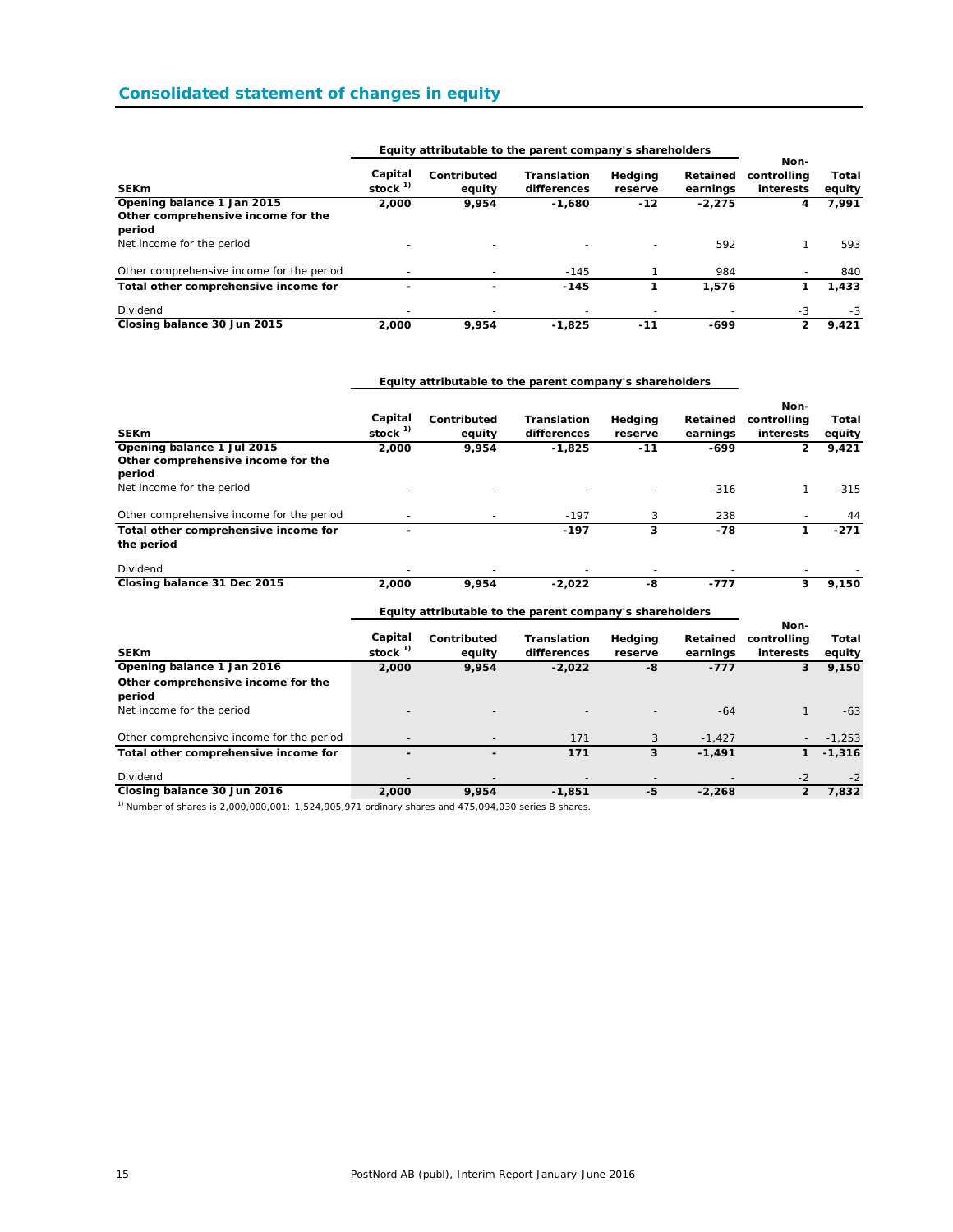### **FINANSIELLA RAPPORTER I SAMMANDRAG PARENT COMPANY**

The parent company, PostNord AB, conducted a very limited intercompany service operation and had three employees by the end of the period.

### **Income statement**

|                                            |             | Apr-jun  | Apr-jun | Jan-jun      | Jan-jun | Jan-dec |
|--------------------------------------------|-------------|----------|---------|--------------|---------|---------|
| <b>SEKm</b>                                | <b>Note</b> | 2016     | 2015    | 2016         | 2015    | 2015    |
|                                            |             |          |         |              |         |         |
| Other income                               |             |          | 6       | 8            | 13      | 26      |
| Income                                     |             | 4        | 6       | 8            | 13      | 26      |
| Personnel expenses                         |             | $-8$     | $-8$    | $-14$        | $-17$   | $-33$   |
| Other expenses                             |             | $-2$     | $-2$    | $-3$         | $-3$    | -6      |
| <b>Operating expenses</b>                  |             | $-10$    | $-10$   | $-17$        | $-20$   | $-39$   |
| <b>OPERATING INCOME</b>                    |             | -6       | $-4$    | $-9$         | $-7$    | $-13$   |
| Interest income and similar income items   |             | $\Omega$ | 9       | $\mathbf{O}$ | 35      | 49      |
| Interest expense and similar expense items |             | $-37$    | $-19$   | $-64$        | $-41$   | $-77$   |
| <b>Financial items</b>                     |             | $-37$    | $-10$   | $-64$        | $-6$    | $-28$   |
| Income after financial items               |             | $-43$    | $-14$   | $-73$        | $-13$   | $-41$   |
| Balance sheet appropriations               |             |          |         |              |         | 34      |
| Income before tax                          |             | $-43$    | $-14$   | $-73$        | $-13$   | $-7$    |
| Tax                                        |             |          |         |              |         |         |
| <b>NET INCOME</b>                          |             | $-43$    | $-14$   | $-73$        | $-13$   | $-7$    |

### **Statement of comprehensive income**

|                                           | Apr-jun | Apr-jun | Jan-jun | Jan-iun                  | Jan-dec |
|-------------------------------------------|---------|---------|---------|--------------------------|---------|
| <b>SEKm</b>                               | 2016    | 2015    | 2016    | 2015                     | 2015    |
| Net income                                | $-43$   | $-14$   | $-73$   | $-13$                    | $-7$    |
| Other comprehensive income for the period |         | -       |         | $\overline{\phantom{a}}$ |         |
| <b>COMPREHENSIVE INCOME</b>               | $-43$   | $-14$   | $-73$   | $-13$                    | -7      |

### **Balance sheet**

|                                 |             | 30 jun | 31 mar | 31 dec | $30$ sep | 30 jun |
|---------------------------------|-------------|--------|--------|--------|----------|--------|
| <b>SEKm</b>                     | <b>Note</b> | 2016   | 2016   | 2015   | 2015     | 2015   |
|                                 | 1           |        |        |        |          |        |
| <b>ASSETS</b>                   |             |        |        |        |          |        |
| <b>Financial assets</b>         |             | 11,692 | 11,692 | 11,689 | 11,691   | 11,691 |
| <b>Total non-current assets</b> |             | 11,692 | 11,692 | 11,689 | 11,691   | 11,691 |
| Current receivables             |             | 8,220  | 8,237  | 8,247  | 8,232    | 8,276  |
| <b>Total current assets</b>     |             | 8,220  | 8,237  | 8,247  | 8,232    | 8,276  |
| <b>TOTAL ASSETS</b>             |             | 19,912 | 19,929 | 19,936 | 19,923   | 19,967 |
| <b>EQUITY AND LIABILITIES</b>   |             |        |        |        |          |        |
| Equity                          |             | 15,691 | 15,734 | 15,764 | 15,722   | 15,762 |
| Non-current liabilities         |             | 4,082  | 4,059  | 4,046  | 4,174    | 4,152  |
| Current liabilities             |             | 139    | 136    | 126    | 27       | 53     |
| TOTAL EQUITY AND LIABILITIES    |             | 19,912 | 19,929 | 19,936 | 19,923   | 19,967 |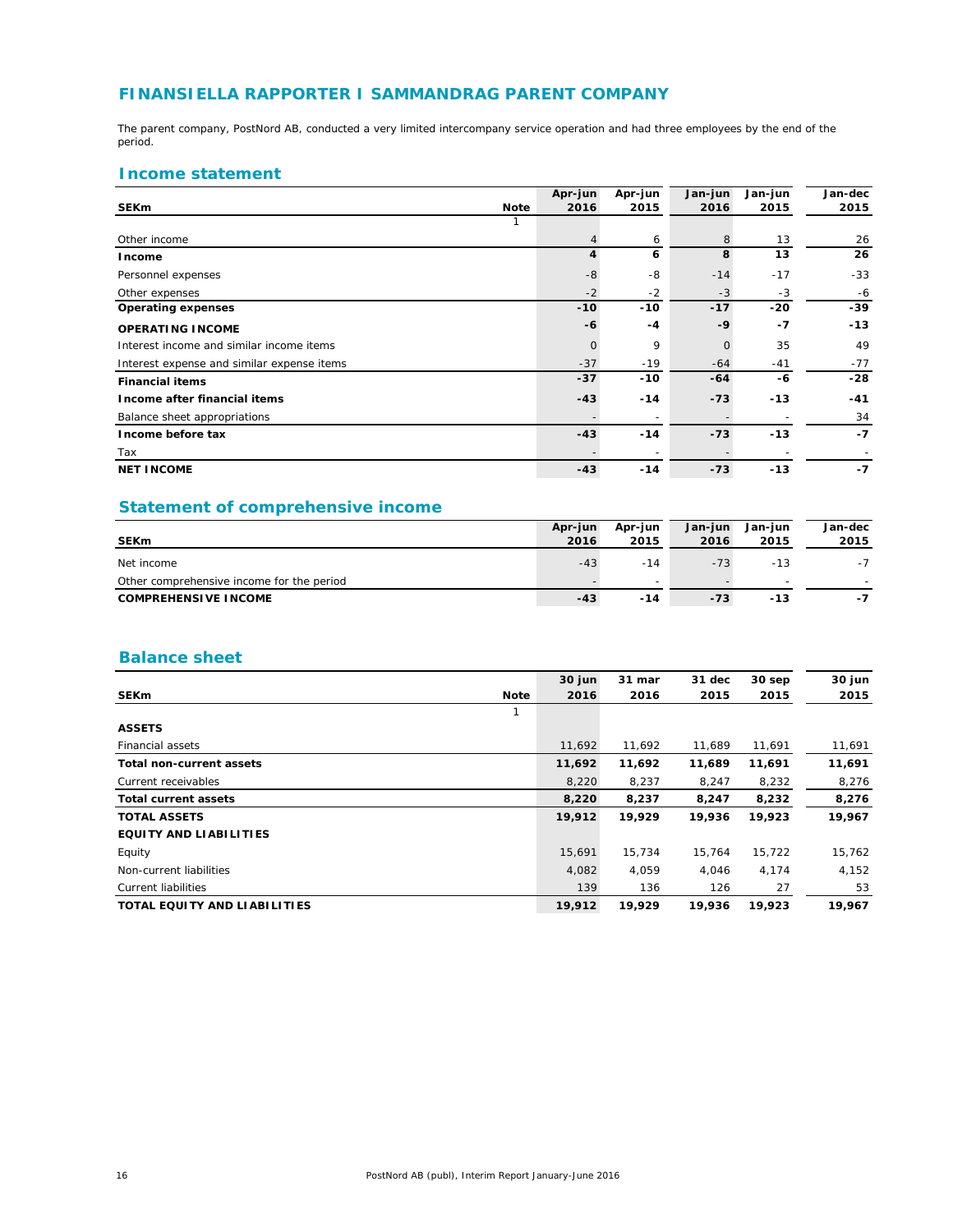### **NOTES TO FINANCIAL STATEMENTS**

#### **Note 1 Accounting principles**

The consolidated financial statements were prepared in accordance with International Financial Reporting Standards (IFRS), issued by the International Accounting Standards Board (IASB), together with interpretation statements from the International Financial Reporting Interpretations Committee (IFRIC), to the extent that they have been approved by the European Commission for application within the European Union. In addition to IFRS, additional rules from the Swedish Annual Accounts Act and the Swedish Financial Reporting Board's RFR 1, Supplemental Financial Statements for Groups, were also applied. PostNord Group's interim report is prepared in accordance with IAS 34, Interim Financial Reporting, and with supplementary rules from the Annual Accounts Act. Other disclosures as required by IAS 34.16A are provided both in the financial statements and in other parts of the interim report. At the beginning of July 2016, ESMA's guidelines on alternative key ratios entered into force. An alternative key ratio is defined as a financial measure of historical or future earnings performance, financial position, results or cash flows that are not defined in the accounting rules applied by the company. The guidelines state inter alia that the company shall define its key ratios and present reconciliations and figures for comparison. The changes have not had any material impact on the consolidated financial statements.

The same accounting principles and methods of calculation were used in this interim report as in the Parent Company 2015 Annual and Sustainability Report.

#### **Risks**

The Parent Company and the Group are exposed to strategic, operational and financial risks. Please refer to PostNord's 2015 Annual and Sustainability Report (pages 38-39 and Note 2 on page 60), for a description of risks, uncertainties, risk management and significant assessments and estimates. No material changes or assessments have been made since the publication of the Annual and Sustainability Report.

#### **Note 2 Segments**

PostNord's organization into business areas is based on the manner in which PostNord is governed and activities are reported to management. Market pricing applies to internal dealings between PostNord business areas. There is no latitude for making external purchases where the service in question is available internally. In PostNord's operational structure, though not in its legal structure, cost distribution of corporate shared service functions is at cost price.

As of the first quarter of 2016, the business of Direct Link is accounted for as a separate segment. Direct Link was formerly reported under "Other". Figures for comparison have been restated. PostNord's segments are divided into the following markets: PostNord Sweden, PostNord Denmark (incl. Germany), PostNord Norway, PostNord Finland, PostNord Strålfors, Direct Link and Other. The countries market and sell the business areas' end-to-end solutions.

*PostNord Sweden* offers mail- and logistic solutions as well as e-commerce at the Swedish market and is also responsible for PostNord's fulfilment business.

*PostNord Denmark* offers mail- and logistic solutions as well as e-commerce at the Danish market and is also responsible for PostNord's e-commerce and logistics business in Germany.

*PostNord Norway* and *Finland* offer mail- and logistic solutions as well as e-commerce at the Norvegian and Finnish market respectively.

*PostNord Strålfors* operates in the area of information logistics. The company develops and offers communication solutions that create stronger, more personal customer relationships for companies that have large customer bases.

*Direct Link* operates in the area of global distribution of marketing communications and lightweight goods, mainly for e-retailers. Operations in the United States, United Kingdom, Germany, Singapore, Hong Kong and Australia.

*Other* comprises business outside the countries served by the segment, shared services and corporate functions including the parent company and Group adjustments. The Group adjustments consist of the adjustments required for IFRS purposes. From Other, service costs for shared services and corporate functions are allocated to the countries. Cost allocations are taken up as income in Other under Other Income, Internal. Within the countries, cost allocations are recognized in Other Expenses.

*Eliminations* comprise the elimination of internal transactions.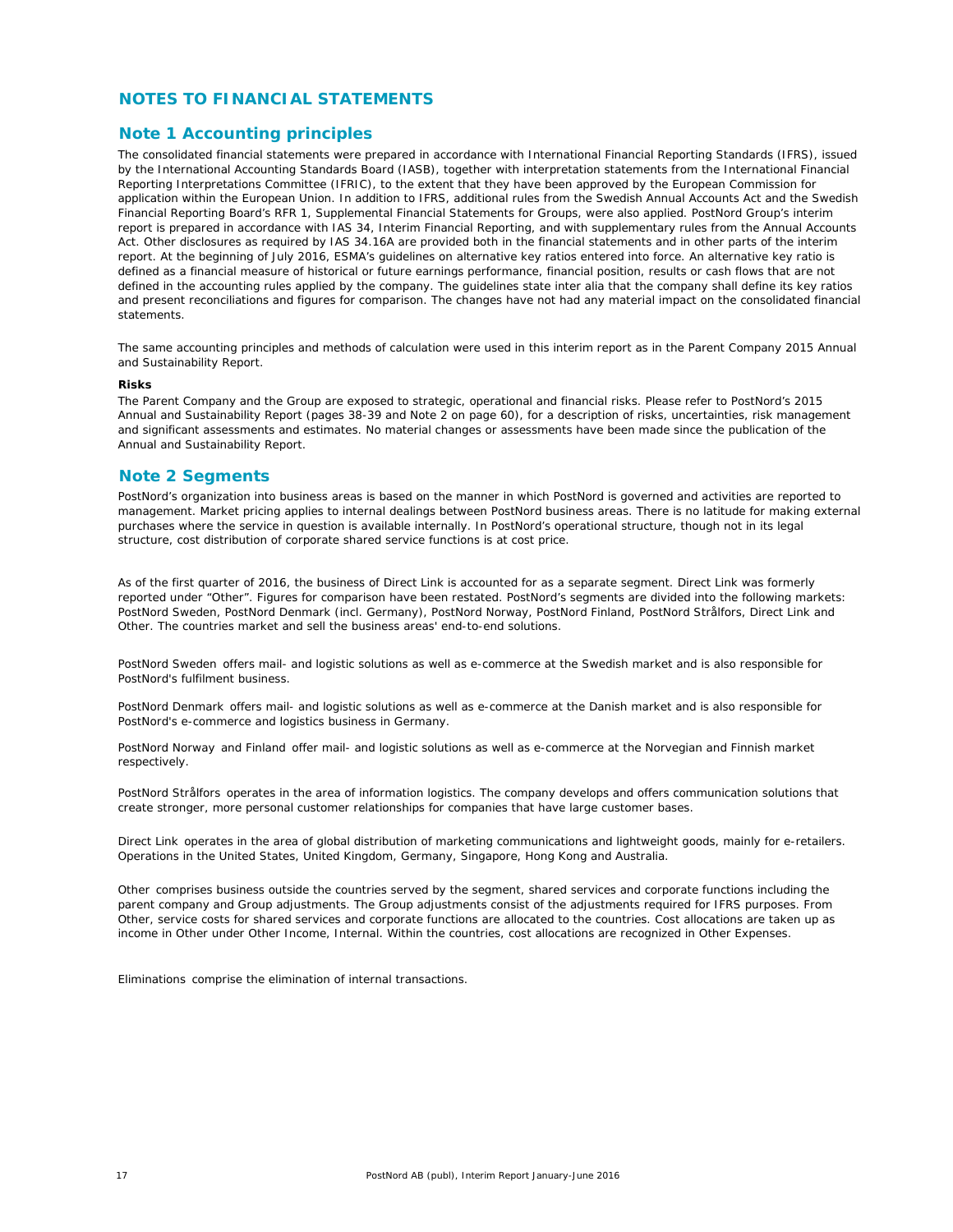### **Note2 Segments contd.**

|                                                      | Q1      | Q2      | Q3                       | Q4                       | Q1                           | Q2            |
|------------------------------------------------------|---------|---------|--------------------------|--------------------------|------------------------------|---------------|
| <b>SEKm</b>                                          | 2015    | 2015    | 2015                     | 2015                     | 2016                         | 2016          |
| <b>PostNord Sweden</b>                               |         |         |                          |                          |                              |               |
| Net sales                                            | 5.818   | 5,665   | 5,424                    | 6,173                    | 5,720                        | 5,703         |
| of which internal                                    | 242     | 250     | 261                      | 319                      | 293                          | 273           |
| Operating income (EBIT)                              | 228     | 173     | 167                      | 182                      | 198                          | 76            |
| Operating margin, %                                  | 3.9%    | 3.1%    | 3.1%                     | 2.9%                     | 3.6%                         | 1.3%          |
| Items affecting comparability                        | ÷,      | ÷,      | 19                       | 78                       |                              | 15            |
| Adjusted operating income (EBIT)                     | 228     | 173     | 186                      | 260                      | 198                          | 91            |
| Adjusted operating margin, %                         | 3.9%    | 3.1%    | 3.4%                     | 4.2%                     | 3.6%                         | 1.6%          |
| <b>PostNord Denmark</b>                              |         |         |                          |                          |                              |               |
| Net sales                                            | 2,567   | 2,402   | 2,323                    | 2,695                    | 2,431                        | 2,376         |
| of which internal                                    | 124     | 115     | 102                      | 137                      | 129                          | 121           |
| Operating income (EBIT)                              | $-47$   | 298     | $-148$                   | $-390$                   | $-51$                        | $-253$        |
| Operating margin, %                                  | $-1.8%$ | 12.4%   | $-6.4%$                  | $-14.5%$                 | $-2.1%$                      | $-10.6%$      |
| Items affecting comparability                        | ÷,      | $-500$  | $-1$                     | 417                      |                              | 31            |
| Adjusted operating income (EBIT)                     | $-47$   | $-202$  | $-149$                   | 27                       | $-51$                        | $-222$        |
| Adjusted operating margin, %                         | $-1.8%$ | $-8.4%$ | $-6.4%$                  | 1.0%                     | $-2.1%$                      | $-9.3%$       |
|                                                      |         |         |                          |                          |                              |               |
| <b>PostNord Norway</b><br>Net sales                  | 1,077   | 1,056   | 970                      | 1,009                    | 911                          | 959           |
| of which internal                                    | 94      | 97      | 99                       | 115                      | 97                           | 108           |
| Operating income (EBIT)                              | 11      | -5      | $-31$                    | $-9$                     | $-1$                         | $-4$          |
|                                                      | 1.0%    | $-0.5%$ | $-3.2%$                  | $-0.9%$                  | $-0.1%$                      | $-0.4%$       |
| Operating margin, %<br>Items affecting comparability | ÷,      | ÷,      | ä,                       | 9                        | $\overline{a}$               |               |
| Adjusted operating income (EBIT)                     | 11      | -5      | $-31$                    | 0                        | $-1$                         |               |
| Adjusted operating margin, %                         | 1.0%    | $-0.5%$ | $-3.2%$                  | 0.0%                     | $-0.1%$                      | -4<br>$-0.4%$ |
|                                                      |         |         |                          |                          |                              |               |
| <b>PostNord Finland</b>                              |         |         |                          |                          |                              |               |
| Net sales                                            | 175     | 171     | 198                      | 243                      | 231                          | 246           |
| of which internal                                    | 58      | 55      | 59                       | 62                       | 59                           | 65            |
| Operating income (EBIT)                              | 1       | $-1$    | 4                        | $-5$                     | $-12$                        | $-3$          |
| Operating margin, %                                  | 0.6%    | $-0.6%$ | 2.0%                     | $-2.0%$                  | $-5.2%$                      | $-1.2%$       |
| Items affecting comparability                        | ÷,      | ÷,      | $\overline{\phantom{a}}$ | $\overline{\phantom{a}}$ | $\sim$                       |               |
| Adjusted operating income (EBIT)                     | 1       | $-1$    | 4                        | -5                       | $-12$                        | -3            |
| Adjusted operating margin, %                         | 0.6%    | $-0.6%$ | 2.0%                     | $-2.0%$                  | $-5.2%$                      | $-1.2%$       |
| PostNord Strålfors                                   |         |         |                          |                          |                              |               |
| Net sales                                            | 641     | 584     | 522                      | 588                      | 617                          | 604           |
| of which internal                                    | 21      | 21      | 16                       | 26                       | 28                           | 30            |
| Operating income (EBIT)                              | 26      | 8       | 23                       | $-93$                    | 34                           | $-189$        |
| Operating margin, %                                  | 4.1%    | 1.4%    | 4.4%                     | $-15.8%$                 | 5.5%                         | $-31.3%$      |
| Items affecting comparability                        |         |         | $\overline{\phantom{a}}$ | 122                      |                              | 223           |
| Adjusted operating income (EBIT)                     | 26      | 8       | 23                       | 29                       | 34                           | 34            |
| Adjusted operating margin, %                         | 4.1%    | 1.4%    | 4.4%                     | 4.9%                     | 5.5%                         | 5.6%          |
|                                                      |         |         |                          |                          |                              |               |
| Direct Link<br>Net sales                             | 232     | 247     | 252                      | 324                      | 283                          | 228           |
| of which internal                                    | 0       | 0       | 0                        | 0                        | 1                            | $-1$          |
| Operating income (EBIT)                              | 13      | 16      | 18                       | 31                       | 15                           | $\mathbf{1}$  |
| Operating margin, %                                  | 5.4%    | 6.5%    | 7.1%                     | 9.3%                     | 5.5%                         | 0.4%          |
| Items affecting comparability                        |         |         | $\blacksquare$           | $\overline{\phantom{a}}$ | $\qquad \qquad \blacksquare$ |               |
| Adjusted operating income (EBIT)                     | 13      | 16      | 18                       | 31                       | 15                           | $\mathbf{1}$  |
| Adjusted operating margin, %                         | 5.4%    | 6.5%    | 7.1%                     | 9.3%                     | 5.5%                         | 0.4%          |
| Other                                                |         |         |                          |                          |                              |               |
| Net sales                                            | 62      | 79      | 67                       | 63                       | 51                           | 71            |
| of which internal                                    | 0       | 1       | 0                        | $\overline{2}$           | 0                            | $\mathbf{1}$  |
| Operating income (EBIT)                              | 80      | 14      | 0                        | 0                        | 117                          | 102           |
| Items affecting comparability                        |         | 30      | 30                       | 159                      |                              |               |
| Adjusted operating income (EBIT)                     | 80      | 44      | 30                       | 159                      | 117                          | 102           |
| Adjusted operating margin, %                         |         |         |                          |                          |                              |               |
| Eliminations                                         |         |         |                          |                          |                              |               |
| Net sales                                            | $-539$  | $-538$  | $-537$                   | $-663$                   | $-606$                       | $-597$        |
| of which internal                                    | $-539$  | $-538$  | $-537$                   | $-663$                   | $-606$                       | $-597$        |
| Group total                                          |         |         |                          |                          |                              |               |
| Net sales                                            | 10,033  | 9,666   | 9,218                    | 10,434                   | 9,638                        | 9,590         |
| Group operating income (EBIT)                        | 312     | 503     | 33                       | -284                     | 300                          | $-270$        |
| Group net financial items                            | $-22$   | $-48$   | $-23$                    | $-20$                    | $-12$                        | $-12$         |
| Group income before tax                              | 290     | 455     | 10                       | $-304$                   | 288                          | $-282$        |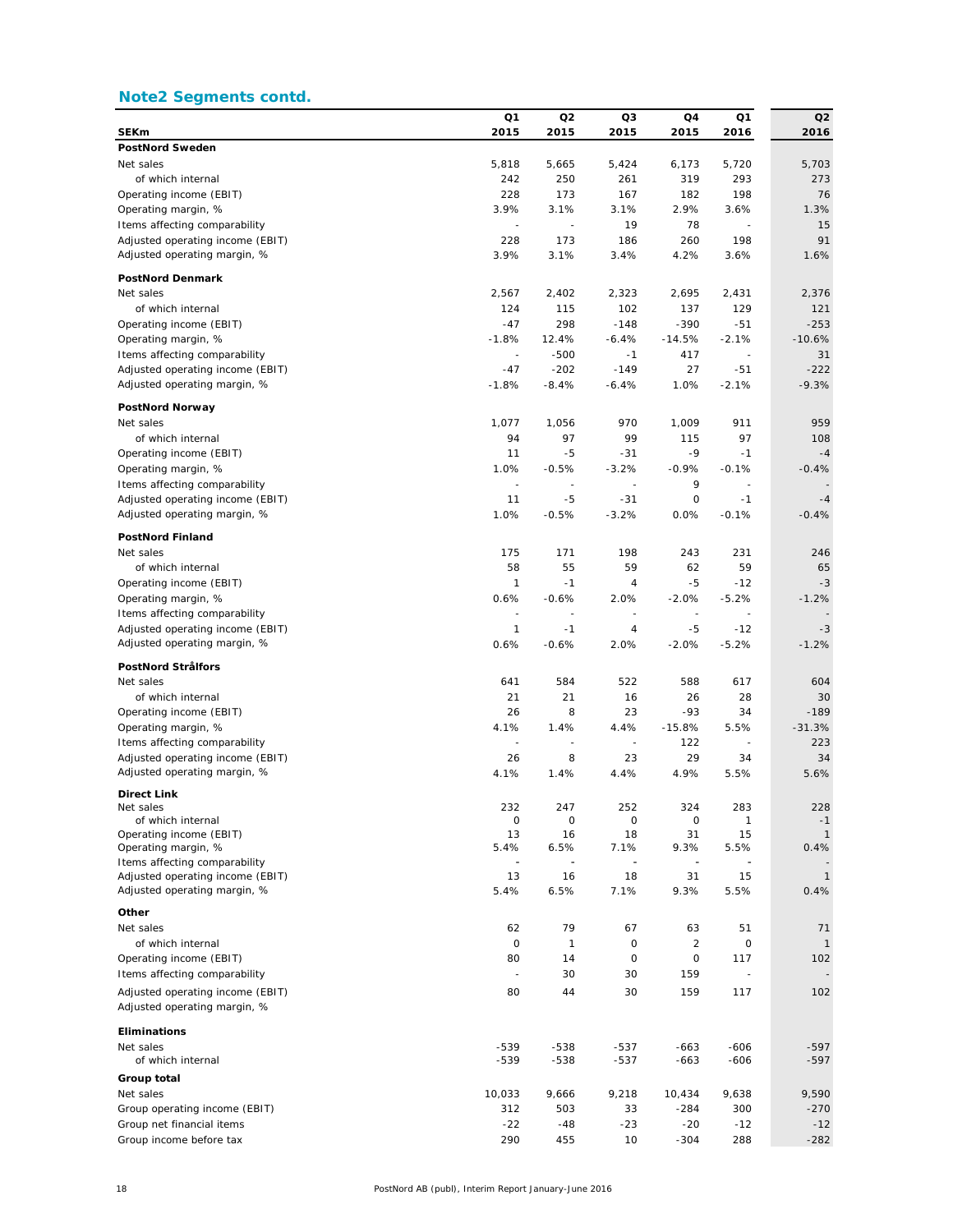### **Note 3 Acquisitions and divestments of subsidiaries**

|                                               | Jan-june 2016            |                    |       | Jan-june 2015             |                    |               |
|-----------------------------------------------|--------------------------|--------------------|-------|---------------------------|--------------------|---------------|
| Effect of acquisitions and divestments on     |                          |                    |       |                           |                    |               |
| assets and liabilities, SEKm                  | <b>Acquisitions</b>      | <b>Divestments</b> |       | <b>Total Acquisitions</b> | <b>Divestments</b> | Total         |
| Goodwill                                      | 14                       |                    | 14    | 32                        |                    | 32            |
| Intangible assets                             |                          |                    |       | 5                         |                    | 5             |
| Property, plant and equipment                 |                          |                    |       | 2                         |                    | $\mathcal{P}$ |
| Other non-current assets                      |                          |                    |       |                           |                    |               |
| Total non-current assets                      | 16                       |                    | 16    | 39                        |                    | 39            |
| Current assets                                |                          |                    |       | 29                        |                    | 29            |
| <b>TOTAL ASSETS</b>                           | 16                       |                    | 16    | 68                        |                    | 68            |
| <b>TOTAL LIABILITIES</b>                      |                          |                    | O     | $-34$                     |                    | $-34$         |
| <b>NET ASSETS</b>                             | 16                       |                    | 16    | 34                        |                    | 34            |
| Other items affecting cash flow               |                          |                    |       |                           |                    | 0             |
| Purchase consideration paid/received          | $-14$                    |                    | $-14$ | $-34$                     |                    | $-34$         |
| Cash and cash equivalents (acquired/divested) | $\overline{\phantom{0}}$ |                    |       | 3                         |                    | 3             |
| Net effect on cash and cash equivalents       | $-14$                    |                    | $-14$ | $-31$                     |                    | $-31$         |

During the second quarter, the assets and liabilities of G.P. Spedition were acquired. Of the purchase price of SEK 16m, SEK14m has been paid<br>and the remainder will be settled on completion of all conditions in the agreeme

### **Note 4 Financial instruments**

|                                                                             | June 30, 2016                                                                |                                                                |                                                                         |                                                           |                    |               |  |
|-----------------------------------------------------------------------------|------------------------------------------------------------------------------|----------------------------------------------------------------|-------------------------------------------------------------------------|-----------------------------------------------------------|--------------------|---------------|--|
| Carrying amount and fair value of financial<br>assets and liabilities, SEKm | Financial<br>assets<br>reported at<br>fair value via<br>income <sup>1)</sup> | Loan and trade<br>receivables<br>measured at<br>amortized cost | Financial<br>liabilities<br>at fair<br>value via<br>income <sup>1</sup> | Financial<br>liabilities<br>measured at<br>amortized cost | Carrying<br>amount | Fair<br>value |  |
| <b>Financial investments</b>                                                | 259                                                                          |                                                                |                                                                         |                                                           | 259                | 259           |  |
| <b>Derivatives</b>                                                          | 5                                                                            |                                                                |                                                                         |                                                           | 5                  | 5             |  |
| Trade receivables                                                           |                                                                              | 4,189                                                          |                                                                         |                                                           | 4,189              | 4,189         |  |
| <b>Terminal fees</b>                                                        | 597                                                                          |                                                                |                                                                         |                                                           | 597                | 597           |  |
| Short-term investments                                                      |                                                                              | 301                                                            |                                                                         |                                                           | 301                | 301           |  |
| Cash and cash equivalents                                                   |                                                                              | 1,654                                                          |                                                                         |                                                           | 1,654              | 1,654         |  |
| Long-term interest-bearing liabilities                                      |                                                                              |                                                                | $-168$                                                                  | $-3,552$                                                  | $-3.720$           | $-3,781$      |  |
| Current interest-bearing liabilities                                        |                                                                              |                                                                |                                                                         | $-134$                                                    | $-134$             | $-134$        |  |
| Trade payables                                                              |                                                                              |                                                                |                                                                         | $-2,226$                                                  | $-2,226$           | $-2,226$      |  |
| Other current liabilities                                                   |                                                                              |                                                                |                                                                         | $-1,694$                                                  | $-1,694$           | $-1,694$      |  |
| Derivatives                                                                 |                                                                              |                                                                | $-1$                                                                    |                                                           | $-1$               | $-1$          |  |
| <b>Terminal fees</b>                                                        | $\overline{\phantom{a}}$                                                     | $\overline{\phantom{a}}$                                       | $-592$                                                                  |                                                           | $-592$             | $-592$        |  |
| Total financial assets and liabilities, by                                  |                                                                              |                                                                |                                                                         |                                                           |                    |               |  |
| category, SEKm                                                              | 861                                                                          | 6,144                                                          | $-761$                                                                  | $-7,606$                                                  | $-1,362$           | $-1,423$      |  |

| Carrying amount and fair value of financial<br>assets and liabilities, SEKm | Financial<br>reported at<br>fair value via<br>income <sup>1)</sup> | assets Loan and trade<br>receivables<br>measured at<br>amortized cost | <b>Financial</b><br>liabilities<br>at fair<br>value via<br>income <sup>1)</sup> | Financial<br>liabilities<br>measured at<br>amortized cost | Carrying<br>amount | Fair<br>value |
|-----------------------------------------------------------------------------|--------------------------------------------------------------------|-----------------------------------------------------------------------|---------------------------------------------------------------------------------|-----------------------------------------------------------|--------------------|---------------|
| <b>Financial investments</b>                                                | 250                                                                |                                                                       |                                                                                 |                                                           | 250                | 250           |
| Derivatives                                                                 |                                                                    |                                                                       |                                                                                 |                                                           |                    |               |
| Trade receivables                                                           |                                                                    | 4,524                                                                 |                                                                                 |                                                           | 4,524              | 4,524         |
| Terminal fees                                                               | 461                                                                |                                                                       |                                                                                 |                                                           | 461                | 461           |
| Cash and cash equivalents                                                   | ٠                                                                  | 1.894                                                                 |                                                                                 |                                                           | 1.894              | 1.894         |
| Long-term interest-bearing liabilities                                      | $\overline{\phantom{a}}$                                           |                                                                       | $-166$                                                                          | $-3,539$                                                  | $-3.705$           | $-3,766$      |
| Current interest-bearing liabilities                                        | $\overline{\phantom{a}}$                                           |                                                                       |                                                                                 | $-134$                                                    | $-134$             | $-134$        |
| Trade payables                                                              | $\overline{\phantom{0}}$                                           |                                                                       |                                                                                 | $-2.294$                                                  | $-2.294$           | $-2,294$      |
| Other current liabilities                                                   | $\overline{\phantom{a}}$                                           |                                                                       |                                                                                 | $-1.727$                                                  | $-1,727$           | $-1,727$      |
| Derivatives                                                                 |                                                                    |                                                                       | $-17$                                                                           |                                                           | $-17$              | $-17$         |
| Terminal fees                                                               | $\overline{\phantom{0}}$                                           |                                                                       | $-335$                                                                          |                                                           | $-335$             | $-335$        |
| Total financial assets and liabilities, by                                  |                                                                    |                                                                       |                                                                                 |                                                           |                    |               |
| category, SEKm                                                              | 712                                                                | 6.418                                                                 | $-518$                                                                          | $-7,694$                                                  | $-1.082$           | $-1,143$      |

**December 31, 2015**

|                                                                             |                                                                    |                                                                       | June 30, 2015                                                           |                                                           |                    |               |
|-----------------------------------------------------------------------------|--------------------------------------------------------------------|-----------------------------------------------------------------------|-------------------------------------------------------------------------|-----------------------------------------------------------|--------------------|---------------|
| Carrying amount and fair value of financial<br>assets and liabilities, SEKm | Financial<br>reported at<br>fair value via<br>income <sup>1)</sup> | assets Loan and trade<br>receivables<br>measured at<br>amortized cost | Financial<br>liabilities<br>at fair<br>value via<br>income <sup>1</sup> | Financial<br>liabilities<br>measured at<br>amortized cost | Carrying<br>amount | Fair<br>value |
| <b>Financial investments</b>                                                | 255                                                                |                                                                       |                                                                         |                                                           | 255                | 255           |
| Derivatives                                                                 | 11                                                                 |                                                                       | $\overline{\phantom{0}}$                                                |                                                           | 11                 | 11            |
| Trade receivables                                                           |                                                                    | 4,402                                                                 | $\overline{\phantom{0}}$                                                |                                                           | 4.402              | 4,402         |
| <b>Terminal fees</b>                                                        | 511                                                                |                                                                       | $\overline{\phantom{a}}$                                                |                                                           | 511                | 511           |
| Cash and cash equivalents                                                   |                                                                    | 1.445                                                                 |                                                                         |                                                           | 1,445              | 1,445         |
| Long-term interest-bearing liabilities                                      |                                                                    |                                                                       | $-158$                                                                  | $-3,647$                                                  | $-3,805$           | $-3.908$      |
| Current interest-bearing liabilities                                        |                                                                    |                                                                       | $\overline{\phantom{0}}$                                                | $-11$                                                     | $-11$              | $-11$         |
| Trade payables                                                              |                                                                    |                                                                       | $\overline{\phantom{a}}$                                                | $-2,070$                                                  | $-2,070$           | $-2,070$      |
| Other current liabilities                                                   |                                                                    |                                                                       |                                                                         | $-1,919$                                                  | $-1,919$           | $-1.919$      |
| Derivatives                                                                 |                                                                    |                                                                       | $-20$                                                                   |                                                           | $-20$              | $-20$         |
| Terminal fees                                                               |                                                                    | $\overline{\phantom{0}}$                                              | $-463$                                                                  |                                                           | $-463$             | $-463$        |
| Total financial assets and liabilities, by<br>category, SEKm                | 777                                                                | 5,847                                                                 | $-641$                                                                  | $-7.647$                                                  | $-1.664$           | $-1.767$      |

1) Financial assets and liabilities measured at fair value via income using the Fair value option.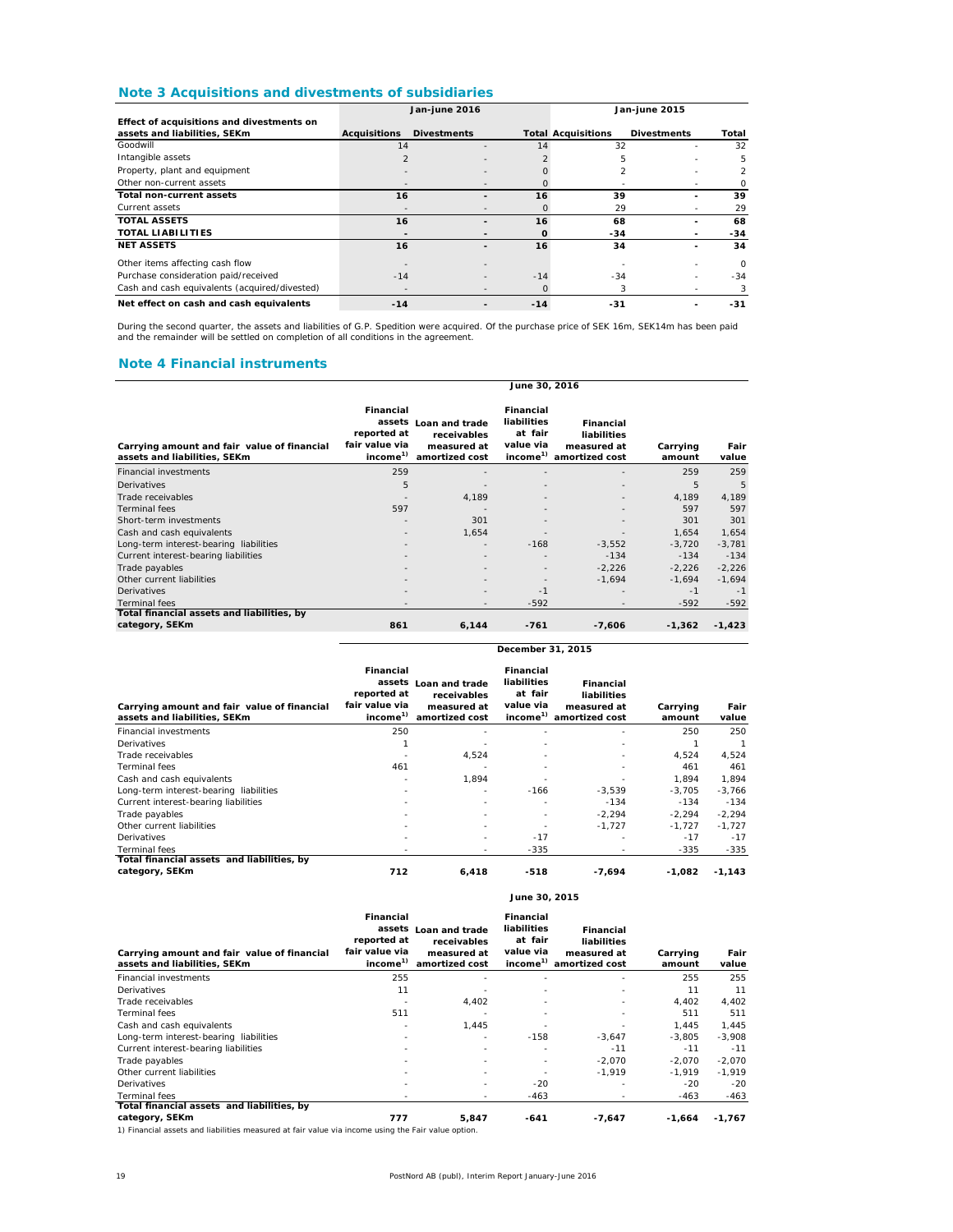#### **Note 4 Financial instruments contd.**

*Recognition and fair value measurement of financial instruments* The fair value of loan liabilities is calculated as the discounted value of future cash flows relating to repayment of capital amounts and interest. The value is discounted to the current loan interest rate. In view of the short terms for trade receivables and trade payables, it is assumed that the carrying amount is the best approximation of the fair value.

All financial assets and liabilities recognized at fair value in the balance sheet are classified at level 2; see also Note 26 Financial risk management and financial instruments in PostNord's Annual Report.

#### **Note 5 Definitions**

| <b>Alternative key ratios:</b> |                                                                                                                                                                                                                                                                                                            |
|--------------------------------|------------------------------------------------------------------------------------------------------------------------------------------------------------------------------------------------------------------------------------------------------------------------------------------------------------|
| Adjusted operating income      | Total income less total costs, excluding items affecting comparability.                                                                                                                                                                                                                                    |
| Adjusted operating margin      | Adjusted operating income as % of net sales. Previously adjusted operating<br>income as % of total income (net sales and other income).                                                                                                                                                                    |
| Capital employed               | Non-interest-bearing assets less non-interest-bearing liabilities.                                                                                                                                                                                                                                         |
| <b>EBITDAI</b>                 | Earnings before interest, taxes, depreciations and amortizations/impairments.                                                                                                                                                                                                                              |
| <b>Financial preparedness</b>  | Cash and cash equivalents and unutilized committed credit line.                                                                                                                                                                                                                                            |
| I tems affecting comparability | Items that do not recur, that are not directly attributable to operational<br>activities and provisions for restructuring referring to the coming year. The<br>items must be significant. Examples: capital gains in the sale of assets,<br>impairment of assets, provisions referring to the coming year. |
|                                | Running restructuring costs are not regarded as items affecting comparability.                                                                                                                                                                                                                             |
|                                |                                                                                                                                                                                                                                                                                                            |

**Net debt** Interest-bearing debt (including pension provisions) less cash and cash equivalents, financial receivables and current interest-bearing receivables.

**Reconciliation with financial statements**

| <b>SEKm</b>                           | $30 - Jun$<br>2016 | 31-Mar<br>2016 | 31-Dec<br>2015 | $30-$ Sep<br>2015 | $30 - Jun$<br>2015 |
|---------------------------------------|--------------------|----------------|----------------|-------------------|--------------------|
| Interest-bearing debt                 | 3.854              | 3.849          | 3.840          | 3.849             | 3,816              |
| Pensions <sup>1)</sup>                | 135                |                |                | 57                |                    |
| Financial investments                 | $-259$             | $-254$         | $-250$         | $-248$            | $-255$             |
| Non-current receivables <sup>2)</sup> | $-755$             | $-1,051$       | $-1.867$       | $-907$            | $-1.373$           |
| Short-term investments                | $-301$             |                |                |                   |                    |
| Cash and cash equivalents             | $-1,654$           | $-1.905$       | $-1,894$       | $-1.443$          | $-1,445$           |
| Net debt                              | 1.020              | 639            | $-171$         | 1.308             | 743                |

 $1)$  Including assets under management. When the plan assets exceed the estimated present value of the pension commitments, they are recognized under the heading of Non-current receivables.

 $^{2)}$ This amount is the portion of non-current receivables that is attributable to funded defined-benefit disability pension plans and defined-benefit pension plans measured in accordance with IAS 19

| Net debt/EBITDAI            | Net debt divided by EBITDAI (rolling 12-months).                                                                                                                                        |  |  |  |  |
|-----------------------------|-----------------------------------------------------------------------------------------------------------------------------------------------------------------------------------------|--|--|--|--|
| Net debt ratio              | Net debt divided by equity.                                                                                                                                                             |  |  |  |  |
| Operating margin            | Operating income as a percentage of net sales.                                                                                                                                          |  |  |  |  |
|                             | <b>Return on capital employed (ROCE)</b> Operating profit for the 12 months to the end of the period divided by average<br>capital employed for the 12 months to the end of the period. |  |  |  |  |
| <b>Other key ratios:</b>    |                                                                                                                                                                                         |  |  |  |  |
| Average number of employees | The total number of paid employee hours divided by the standard number of                                                                                                               |  |  |  |  |
| (FTE)                       | hours for a full-time employee during the cumulative period from the beginning<br>of the year.                                                                                          |  |  |  |  |
| <b>Basic staff</b>          | Refers to all full- and part-time regular employees.                                                                                                                                    |  |  |  |  |
| Earnings per share (EPS)    | Share of net earnings attributable to parent company shareholders divided by                                                                                                            |  |  |  |  |